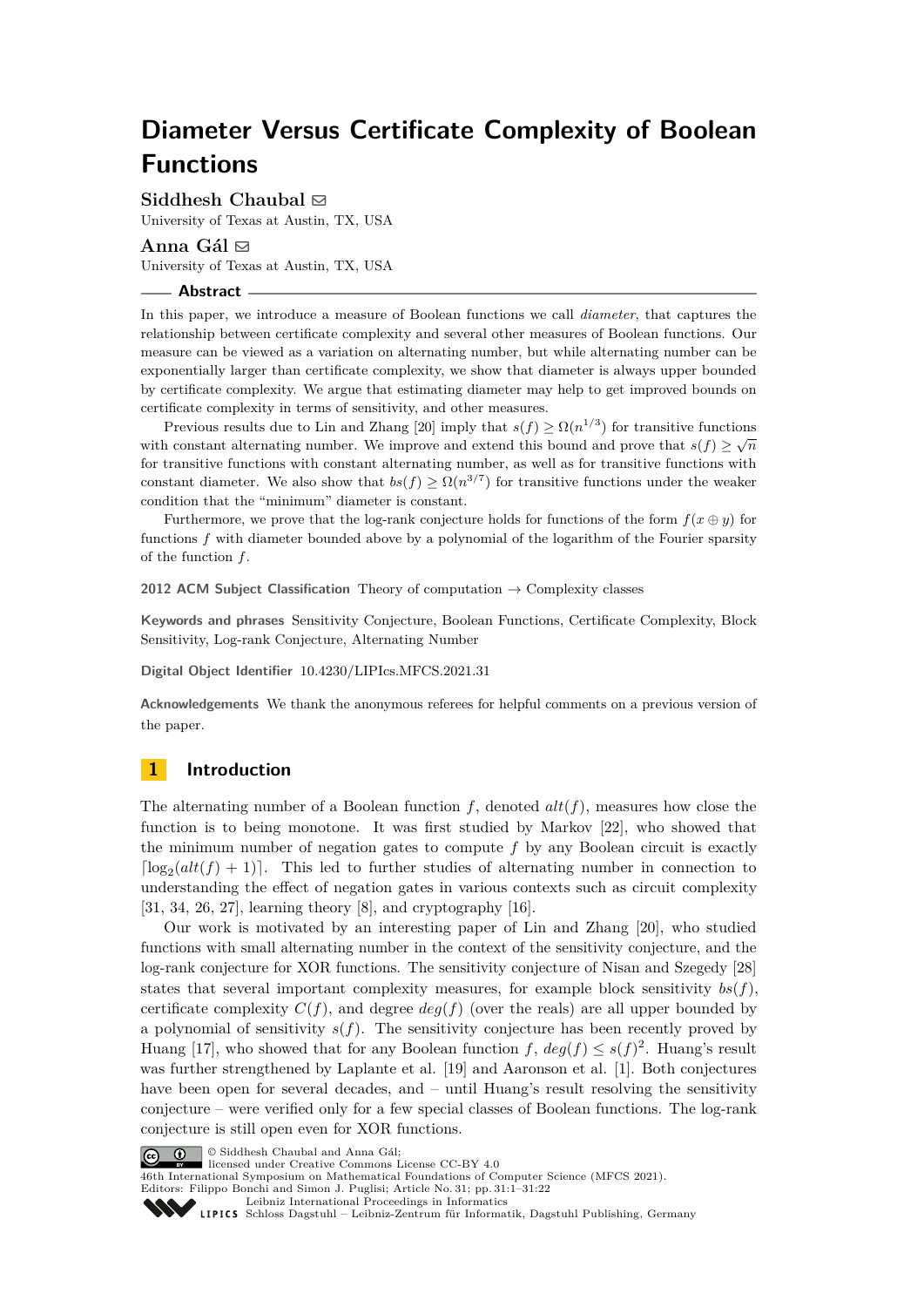### **31:2 Diameter vs. Certificate Complexity**

Both conjectures can be easily verified to hold for monotone Boolean functions. Lin and Zhang [\[20\]](#page-16-0) showed that both conjectures remain true for functions that are close to monotone, that is for functions with small alternating number. More precisely, they showed that the conjectures hold for functions with constant alternating number, as well as for functions with alternating number bounded above by some relevant complexity measures of the functions, such as sensitivity in the case of the sensitivity conjecture, and Fourier sparsity in the case of the log-rank conjecture for XOR functions. Thus, their work extended the class of functions where the conjectures can be verified. On the other hand, Dinesh and Sarma [\[14\]](#page-16-6) presented a function *f* such that  $alt(f)$  is exponentially larger than the certificate complexity  $C(f)$ . This means that the sensitivity conjecture and the log-rank conjecture for XOR functions cannot be proved in the general case by providing upper bounds on alternating number.

**Diameter of Boolean functions.** In this paper, we introduce a measure of Boolean functions we call *diameter*, that captures the relationship between certificate complexity and several other measures of Boolean functions. To define the diameter of a Boolean function *f*, we first consider the "distance" between a vertex of the Boolean cube and subcubes where the function f is constant. However, instead of measuring distance by the number of edges of the Boolean cube along a path (which would correspond to Hamming distance), we allow flipping several bits in one step. We consider paths in the Boolean cube, where one step of the path involves flipping a block of input bits of the function, thus each step specifies a subcube. We require that each step along a path corresponds to a subcube, where the subfunction of *f* satisfies certain conditions. We define several variants, by considering different classes of Boolean functions that can appear as subfunctions on the subcubes associated with the steps of a path.

For example, in the first variant of our measure, the requirement is that each step along the path corresponds to flipping bits of a minimal sensitive block of the function *f*. That is, for a step  $x^{(i)}$ ,  $x^{(i+1)}$  along such a path, the requirement is that  $f(x^{(i)}) \neq f(x^{(i+1)})$ , but  $f(x^{(i)}) = f(y)$  for every  $y \neq x^{(i+1)}$  from the subcube defined by the bits where  $x^{(i)}$  and  $x^{(i+1)}$  differ. Notice that this condition means that the subfunction of *f* restricted to the subcube associated with each step is either the AND function (when  $f(x^{(i)}) = 0$ ) or the NAND function (when  $f(x^{(i)}) = 1$ ). Generalizing this idea, we define several variants of our measure by specifying the class  $H$  of functions that can appear as subfunctions along the steps of a legal path.

Once we specified which steps are legal along a path for a given variant of our measure, we proceed as follows. For a given input *x*, we define the diameter of *f* on *x* as the length of the shortest "legal" path from  $\bar{x}$  (the complement of x) to any certificate of f on x, that is to any constant subcube containing *x*. Then, similarly to standard complexity measures like certificate complexity, we take the maximum over all inputs. Depending on the class  $H$  of functions we allow to appear as subfunctions along the steps of a path, we obtain variants of our measure.

**Comparison of diameter with alternating number.** Our measure is motivated by alternating number, but it is quite different from it.

First, the similarity is that both measures involve considering paths in the Boolean cube, where one step of the path involves flipping a block of input bits of the function, thus each step specifies a subcube. For alternating number, the requirement on the function values on the subcubes is that the function takes different values on the two opposite (all 0 and all 1) points of the subcubes. For our measure, we consider different classes of Boolean functions that can appear as subfunctions on the subcubes associated with a path.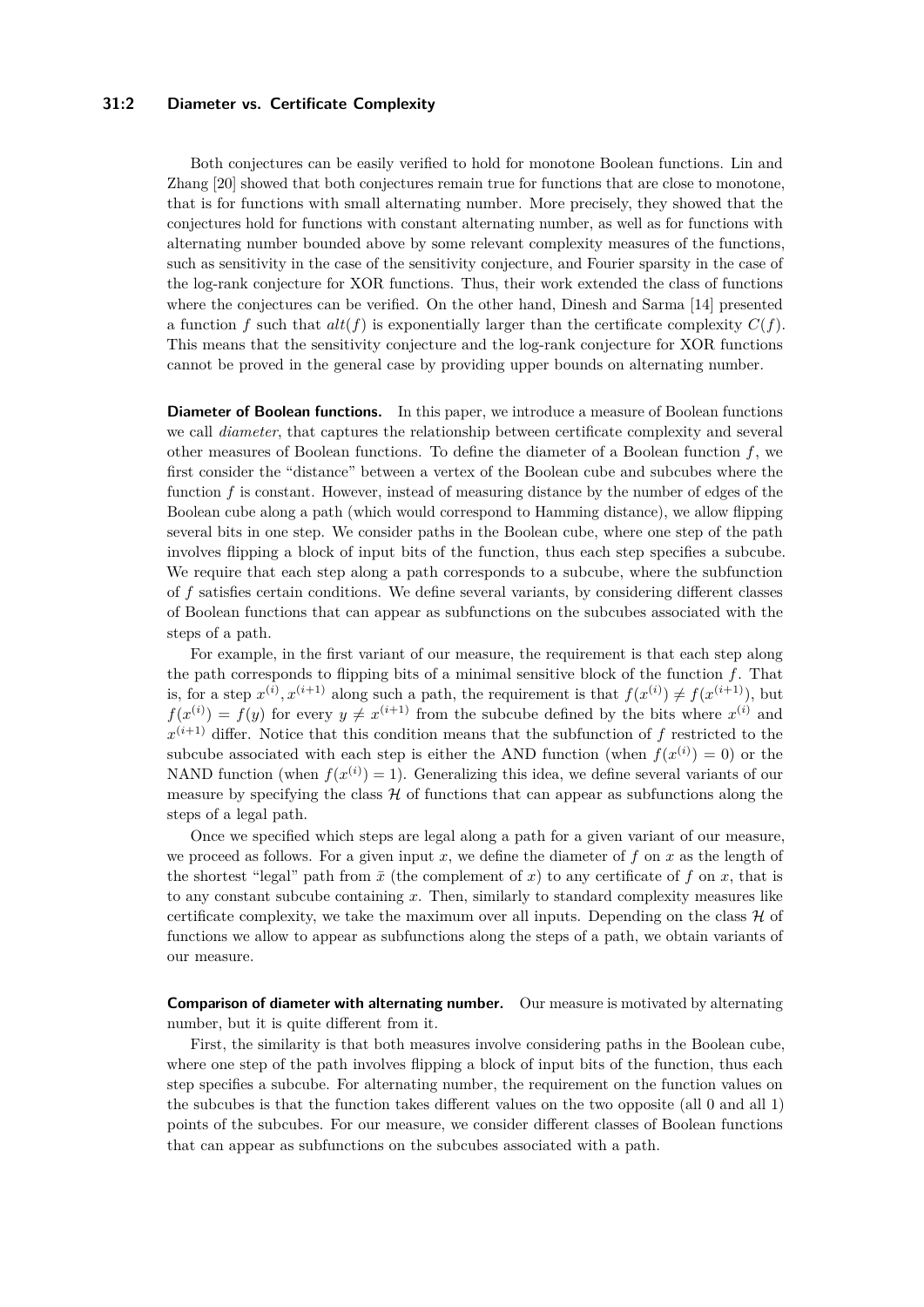We note that the definition of alternating number also requires that a path is monotone, (that is the set of 1 bits of an input *x* on the path must be a subset of the 1 bits of any input that appears later in the path). We do not impose such requirement. In contrast to alternating number, diameter does not measure closeness to monotonicity.

Furthermore, alternating number considers the longest "legal" path between just two specific points, the all 0 input and the all 1 input. For our measure, we consider the shortest "legal" path between inputs *x* and subcubes corresponding to certificates of the function on the complementary input  $\bar{x}$ .

We note that in general, diameter and alternating number are incomparable, and we provide examples that illustrate this. However, an important distinction is that while alternating number can be exponentially larger than certificate complexity [\[14\]](#page-16-6), each variant of our measure considered in this paper is upper bounded by certificate complexity, up to constant factors.

**Diameter vs certificate complexity.** We define the following variants, depending on the class H of functions we allow to appear as subfunctions along the steps of a path:  $dia_\wedge$  where  $H$  consists of the functions AND and NAND (these are the possible subfunctions associated with minimal sensitive blocks, as discussed above),  $dia_s$  where  $H$  includes all functions with full sensitivity,  $dia_{deg}$  where  $H$  includes all functions with full real degree,  $dia_{deg}$  where  $H$ includes all functions with full  $\mathbb{F}_2$ -degree.

Note that each of the classes we consider contains the functions AND and NAND since both of these functions have full sensitivity, full  $\mathbb{F}_2$ -degree and full real degree. Thus, each of the measures  $dia_s(f)$ ,  $dia_{deg}(f)$  and  $dia_{deg_2}(f)$  is upper bounded by  $dia_{\wedge}(f)$ , for every Boolean function *f*. On the other hand, as we illustrate by examples,  $dia_s(f)$ ,  $dia_{deg}(f)$  and  $dia_{deg_2}(f)$ may be significantly smaller than  $dia_{\wedge}(f)$ , thus considering these variants may lead to stronger bounds. Furthermore, since  $deg_2(f) \leq deg(f)$ , we have that  $dia_{deg}(f) \leq dia_{deg_2}(f)$ . We also present examples showing that  $dia_{deg}(f)$  may be significantly smaller than  $dia_{deg}(f)$ .

We prove that for all the classes  $\mathcal H$  considered in this paper,

 $diag(f) \leq dia_{\wedge}(f) \leq 2C(f)$ .

Depending on the class  $\mathcal{H}$ , we can lower bound  $dia_{\mathcal{H}}$  by certificate complexity divided by specific complexity measures, such as sensitivity. We show that for any Boolean function  $f$ ,  $C(f)/s(f)$  is upper bounded by  $dia_s(f)$  and thus we can upper bound certificate complexity as follows:

$$
C(f) \leq dia_s(f)s(f) \leq dia_\wedge(f)s(f).
$$

Similarly, considering the classes  $H$  consisting of Boolean functions with full real degree and full  $\mathbb{F}_2$ -degree, respectively, we get the following bounds relating diameter and certificate complexity. For any Boolean function  $f, C(f) \leq dia_{deg}(f)deg(f) \leq dia_{\wedge}(f)deg(f)$  and  $C(f) \leq dia_{deg_2}(f)deg_2(f) \leq dia_{\wedge}(f)deg_2(f).$ 

**Other variants.** One could consider more versions of our measure, for various other classes  $H$ . Another class that is natural to consider in connection to the log-rank conjecture for XOR functions is taking  $H$  to be the class of Boolean functions with full Fourier sparsity, that is functions such that all their Fourier coefficients are nonzero. We do not discuss this variant in more details, as the results are analogous to our results on  $dia_{deg_2}$  with similar applications.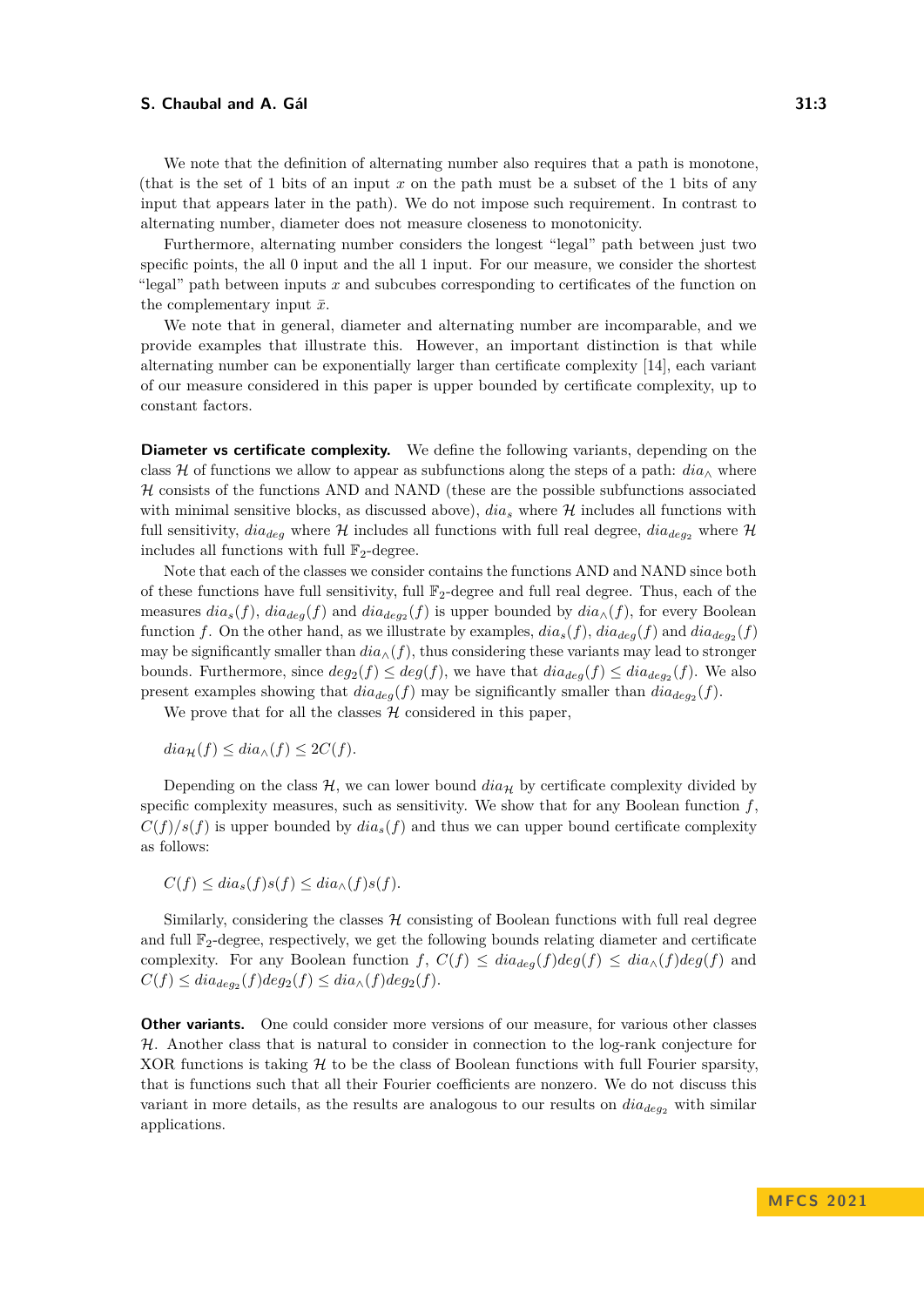### **31:4 Diameter vs. Certificate Complexity**

We would like to mention another version of our definitions, that turns out to be helpful in proving some of our results for special classes of Boolean functions. Several papers in the literature consider minimum certificate complexity, defined as  $C_{min}(f) = min_{x} C(f, x)$ . Similarly, while we define diameter as  $dia_{\mathcal{H}}(f) = max_x dia_{\mathcal{H}}(f, x)$ , we also consider minimum diameter defined as  $diam_{in,\mathcal{H}}(f) = min_x diam_{\mathcal{H}}(f, x)$ .

**Results on transitive functions with small diameter.** There has been a long line of work trying to estimate the sensitivity and block sensitivity for transitive functions [\[32\]](#page-17-5) and also for special classes of transitive functions such as symmetric functions and graph properties [\[38,](#page-17-6) [33\]](#page-17-7), minterm transitive functions and cyclically invariant functions [\[10,](#page-16-7) [2,](#page-15-1) [15\]](#page-16-8), transitive functions with sparse DNFs [\[12\]](#page-16-9).

It has been conjectured that all transitive functions must have "large" sensitivity and block sensitivity. No examples of transitive functions are known on *n* input bits with  $o(n^{1/3})$ sensitivity. Chakraborty [\[10\]](#page-16-7) constructed a transitive function on *n* variables with sensitivity  $\Theta(n^{1/3})$ . It is noted in [\[12\]](#page-16-9) that an argument in [\[32\]](#page-17-5) together with Huang's result gives that any transitive function *f* on *n* variables has  $s(f) \ge \Omega(n^{1/6})$ .

Previous results due to Lin and Zhang [\[20\]](#page-16-0) imply that  $s(f) \geq \Omega(n^{1/3})$  for transitive functions with constant alternating number. We improve and extend this bound and prove that  $s(f) \geq \sqrt{n}$  for transitive functions with constant alternating number, as well as for transitive functions with constant diameter, considering  $dia_s$  or  $dia_\wedge$ .

Regarding block sensitivity, it has been conjectured that  $\Omega(n^{3/7})$  is a lower bound on the block sensitivity of all transitive functions. There is an example of a transitive function *f* due to Amano [\[2\]](#page-15-1) that has  $bs(f) = \theta(n^{3/7})$ , and no transitive function is known with smaller block sensitivity. Sun<sup>[\[32\]](#page-17-5)</sup> proved a lower bound of  $n^{1/3}$  on the block sensitivity for all transitive functions. Since block sensitivity is at least sensitivity, our result above also implies that for transitive functions with constant alternating number or constant diameter (*dia<sup>s</sup>* or *dia*<sub> $\wedge$ </sub>), *bs*(*f*)  $\geq \Omega(\sqrt{n})$ . We prove that the conjectured  $\Omega(n^{3/7})$  lower bound holds under a weaker condition, for all transitive functions with constant *minimum* diameter (*diamin,s* or  $dia_{min,\wedge}$ ).

**Log-rank conjecture for XOR functions with small diameter.** The log-rank conjecture for functions of the form  $f(x \oplus y)$  has been proved when f belongs to certain special classes such as monotone or linear threshold functions [\[25\]](#page-17-8), symmetric functions [\[39\]](#page-17-9), functions with low  $\mathbb{F}_2$ -degree or small spectral norm [\[35\]](#page-17-10),  $AC^0$  functions [\[18\]](#page-16-10), read-k functions [\[11\]](#page-16-11), and functions with constant alternating number by Lin and Zhang [\[20\]](#page-16-0). We prove that the log-rank conjecture holds for functions of the form  $f(x \oplus y)$  for functions  $f$  with  $dia_{deg_2}$  or *dia*<sup>∧</sup> bounded above by a polynomial of the logarithm of the Fourier sparsity of *f*.

**Further motivation for considering diameter.** As we noted above,  $dia_{\mathcal{H}}(f) \leq 2C(f)$  for any  $f$  and any class  $H$  that contains the functions AND and NAND. Huang's result implies that  $C(f) = O(s(f)^5)$ , which in turn implies that for any f, and any class H that contains the functions AND and NAND, (which means for every class considered in this paper), we have

 $dia_{\mathcal{H}}(f) = O(s(f)^5).$ 

Obtaining new upper bounds on  $dia_{\mathcal{H}}$  could lead to the following interesting consequences:

An independent proof of the upper bound  $dia_{\mathcal{H}}(f) \leq poly(s(f))$  for  $dia_s$  or  $dia_\wedge$  could lead to an independent, purely combinatorial proof of the sensitivity conjecture.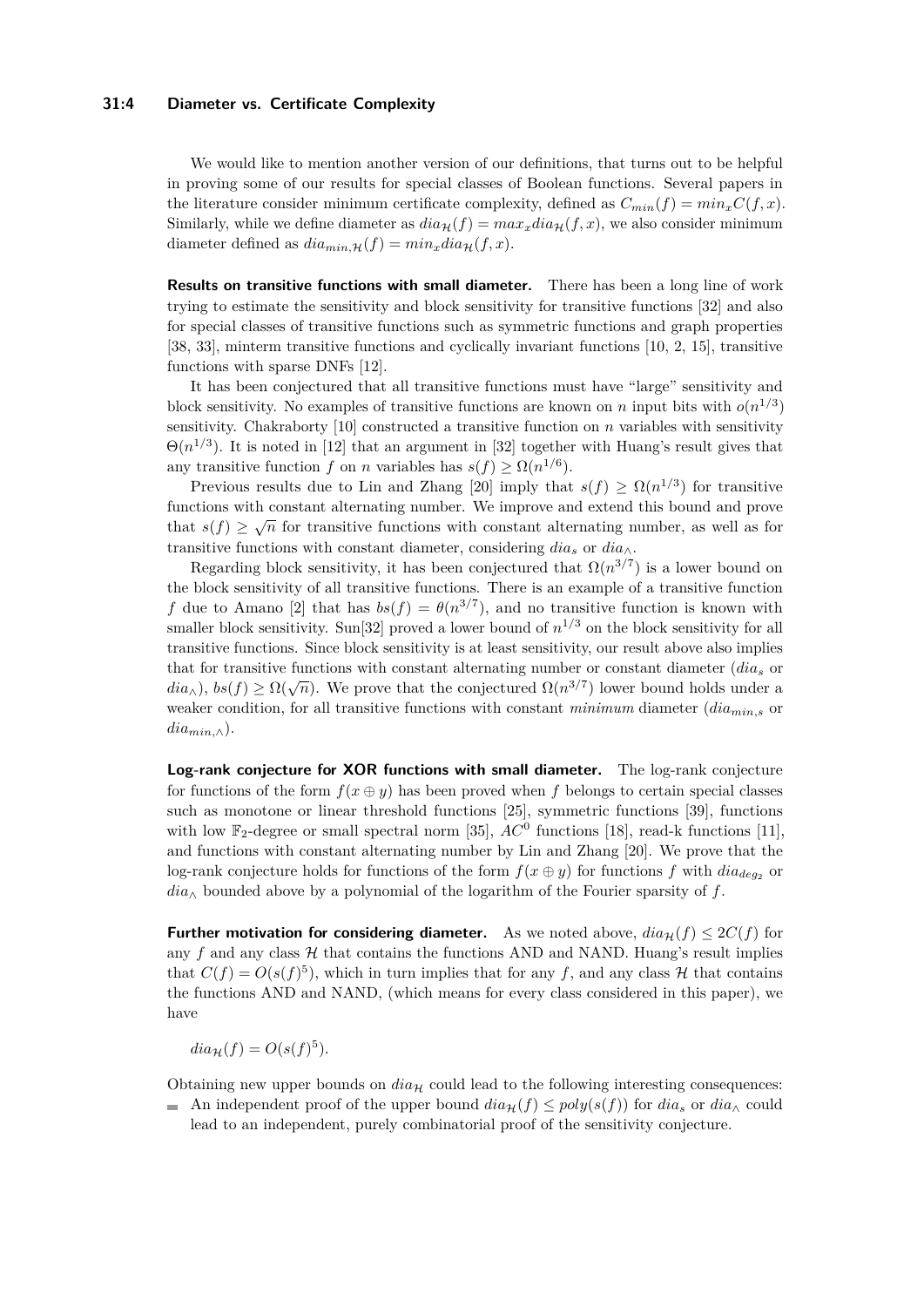Improving the upper bound on  $dia_s$  or  $dia_\wedge$  in terms of sensitivity to  $dia_\mathcal{H}(f) \leq O(s(f)^2)$ , would improve the current best upper bounds on block sensitivity and certificate complexity to  $bs(f) \leq C(f) \leq O(s(f)^3)$ .

In connection to this question, we note that there are Boolean functions with  $dia_s(f)$ (and thus  $dia_{\wedge}(f)$ ) at least  $\Omega(s(f)^{(2-o(1))})$ , since [\[3\]](#page-15-2) exhibited a function with  $C(f)$  =  $\Omega(s(f)^{(3-o(1))})$  improving previous results of [\[6\]](#page-16-12) and [\[5\]](#page-15-3).

Proving that  $dia_{deg}(f) \leq deg(f)$  would imply the bound  $C(f) \leq O(s(f)^4)$ , using Huang's result, but improving its current implication which gives only  $C(f) \leq O(s(f)^5)$ . It would also imply that  $C(f) \leq O(deg(f)^2)$ , improving the current best bound giving  $C(f) \leq deg(f)^3$  by [\[24\]](#page-17-11).

We note that there are Boolean functions with  $dia_{deg}(f)$  (and thus  $dia_{deg_2}(f)$  and  $dia_{\wedge}(f)$ ) at least  $\Omega(deg(f)^{(1 - o(1))})$ , since there are Boolean functions with  $C(f) = \Omega(deg(f)^{(2 - o(1))})$ which was shown recently in [\[3\]](#page-15-2) improving the previous  $\Omega(deg(f)^{1.63})$  bound of [\[29\]](#page-17-12).

**Upper bounds on**  $dia_{\mathcal{H}}$  (considering an appropriate  $\mathcal{H}$ ) for specific classes of Boolean functions could give stronger upper bounds on block sensitivity or certificate complexity in terms of sensitivity than currently known for these classes, and could verify the log-rank conjecture for XOR functions for new classes.

# **2 Preliminaries**

Let  $f: \{0,1\}^n \to \{0,1\}$  be a Boolean function and  $x \in \{0,1\}^n$  be any input. For  $i \in [n]$  we denote by  $x^i$  the input obtained by flipping the *i*-th bit of *x*. More generally, for  $S \subseteq [n]$  we denote by *x <sup>S</sup>* the input obtained by flipping the bits of *x* in all coordinates in the subset *S*.

For any two inputs  $x, y \in \{0, 1\}^n$ , we say  $x \prec y$  if  $x_i \leq y_i$  for all  $i \in [n]$ .

 $\triangleright$  **Definition 2.1** (Sensitivity). The sensitivity  $s(f, x)$  of a Boolean function f on input x is *the number of coordinates*  $i \in [n]$  *such that*  $f(x) \neq f(x^i)$ *. The sensitivity of f is defined as*  $s(f) = \max\{s(f, x) : x \in \{0, 1\}^n\}.$ 

 $\triangleright$  **Definition 2.2** (Block Sensitivity). The block sensitivity bs(f, x) of a Boolean function f *on input x is the maximum number of pairwise disjoint subsets S*1*, . . . , S<sup>k</sup> of* [*n*] *such that for each*  $i \in [k]$   $f(x) \neq f(x^{S_i})$ . The block sensitivity of f is defined as  $bs(f) = \max\{bs(f, x) :$  $x \in \{0, 1\}^n$ .

 $\blacktriangleright$  **Definition 2.3** (Partial assignment, subcube and subfunction). *Given an integer*  $n > 0$ , a *partial assignment*  $\alpha$  *is a function*  $\alpha$ : [*n*]  $\rightarrow$  {0*,* 1*, \**}*. A partial assignment*  $\alpha$  *corresponds naturally to a setting of <i>n variables*  $(x_1, x_2, \ldots, x_n)$  *to*  $\{0, 1, \star\}$  *where*  $x_i$  *is set to*  $\alpha(i)$ *.* 

The variables set to  $\star$  are called unassigned or free, and we say that the variables set to 0 or 1 are fixed. We say that  $x \in \{0,1\}^n$  agrees with  $\alpha$  if  $x_i = \alpha(i)$  for all i such that  $\alpha(i) \neq \star$ . *The set of all inputs*  $x \in \{0,1\}^n$  *agreeing with*  $\alpha$  *constitutes a subcube which we denote by*  $S_\alpha$ *.* 

*The size of a partial assignment α is defined as the number of fixed variables of α and denoted as*  $|\alpha|$ *.* 

*For a function*  $f: \{0,1\}^n \to \{0,1\}$ , we denote by  $f_\alpha$  the subfunction obtained by restricting *f to the subcube*  $S_\alpha$ *.* 

▶ **Definition 2.4** (Certificate). For a function  $f$ :  $\{0,1\}^n$  →  $\{0,1\}$  and input  $x \in \{0,1\}^n$  a *partial assignment*  $\alpha$  *is a certificate of*  $f$  *on*  $x$  *if*  $x$  *agrees with*  $\alpha$ *, and any input*  $y$  *agreeing with*  $\alpha$  *satisfies*  $f(y) = f(x)$ *.* 

*We denote the set of all certificates of f on x by*  $\Gamma_f(x)$ *.*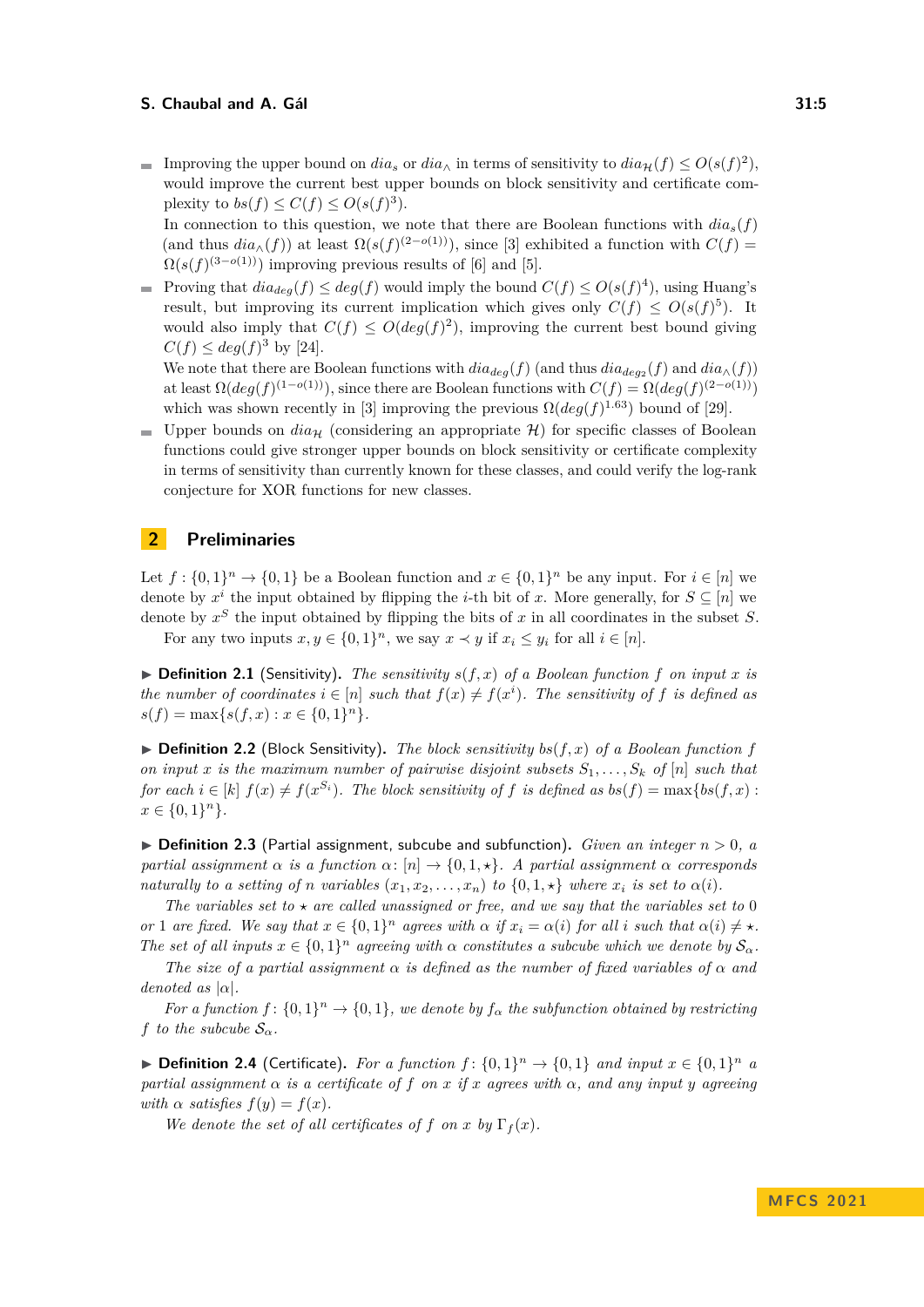▶ **Definition 2.5** (Certificate Complexity)**.** *The certificate complexity C*(*f, x*) *of a Boolean function f on input x is the size of the smallest certificate of f on x. The certificate complexity of f is defined as*  $C(f) = \max\{C(f, x) : x \in \{0, 1\}^n\}$ . The minimum certificate complexity *of f is defined as*  $C_{min}(f) = \min\{C(f, x) : x \in \{0, 1\}^n\}.$ 

▶ **Definition 2.6** (Alternating path). For a Boolean function  $f$ :  $\{0,1\}^n$  →  $\{0,1\}$ , an alter*nating path is defined as any sequence of inputs*  $x^{(0)}, x^{(1)}, x^{(2)}, \ldots x^{(t)}$ ,  $x^{(i)} \in \{0, 1\}^n$  for  $i \in \{0, 1, \ldots, t\}$ , that satisfies the following properties:  $x^{(0)} = 0^n$ 

 $x^{(i)} \prec x^{(i+1)}$  *for all*  $i \in \{0, 1, \ldots, t-1\}.$ 

 $f(x^{(i)}) \neq f(x^{(i+1)})$  *for all*  $i \in \{0, 1, \ldots, t-1\}$ 

*where*  $a \prec b$  *denotes the property that the set of bits set to 1 in a forms a subset of the set of bits set to* 1 *in b.*

▶ **Definition 2.7** (Alternating Number of a function). For a Boolean function  $f$ :  $\{0,1\}$ <sup>n</sup> →  ${0, 1}$ *, the alternating number of f, alt*(*f*)*, is defined as the maximum length of any alternating path of f.*

▶ **Definition 2.8** (Invariance Group). *A Boolean function*  $f$ :  $\{0,1\}^n$  →  $\{0,1\}$  *is invariant* under a permutation  $\sigma: [n] \to [n]$ , if for any  $x \in \{0,1\}^n$ ,  $f(x_1,...,x_n) = f(x_{\sigma(1)},...,x_{\sigma(n)})$ . *The set of all permutations under which f is invariant forms a group, called the invariance group of f.*

▶ **Definition 2.9** (Transitive Function)**.** *A Boolean function is transitive if its invariance group*  $\Gamma$  *is transitive, that is, for each i, j* ∈ [*n*]*, there is a*  $\sigma \in \Gamma$  *such that*  $\sigma(i) = j$ *.* 

For example, the set of all permutations on *n* bits, denoted by *S<sup>n</sup>* is a transitive group of permutations. Another example of a transitive group of permutations is the set of all *cyclic shifts* on *n* bits, denoted by  $Shift_n = {\xi_0, \xi_1, \ldots, \xi_{n-1}}$ , where the permutation  $\xi_i$  cyclically shifts the string by *j* positions.

**Communication Complexity.** We consider a setting with two parties Alice and Bob and a fixed Boolean function  $f: \{0,1\}^{2n} \to \{0,1\}$ . For  $x, y \in \{0,1\}^n$ , input x is provided to Alice and input *y* to Bob. Their collective objective is to compute  $f(x, y)$ .

The communication complexity of  $f$ , denoted  $CC(f)$ , is the maximum value of the minimum number of bits exchanged by Alice and Bob in order to compute  $f(x, y)$ , where the maximum is taken over all input pairs  $(x, y) \in \{0, 1\}^{2n}$ .

The communication matrix corresponding to f, denoted  $M_f$ , is a  $2^n \times 2^n$  matrix with rows indexed by all possible values of  $x \in \{0,1\}^n$  i.e. Alice's part of the input and columns indexed by all possible values of  $y \in \{0,1\}^n$  i.e. Bob's part of the input. It can be shown that  $CC(f) \geq \log rank(M_f)$  [\[23\]](#page-16-13).

The Log-rank conjecture proposed by Lovász and Saks [\[21\]](#page-16-14) asks whether the communication complexity of a function can also be upper bounded by a polynomial in logarithm of the rank of its communication matrix as:

▶ **Conjecture 2.10.** *For any function*  $f: \{0, 1\}^{2n} \rightarrow \{0, 1\}$ *,* 

 $CC(f) \leq poly(\log rank(M_f))$ 

Please see Section [A](#page-17-13) in the Appendix for more definitions and background.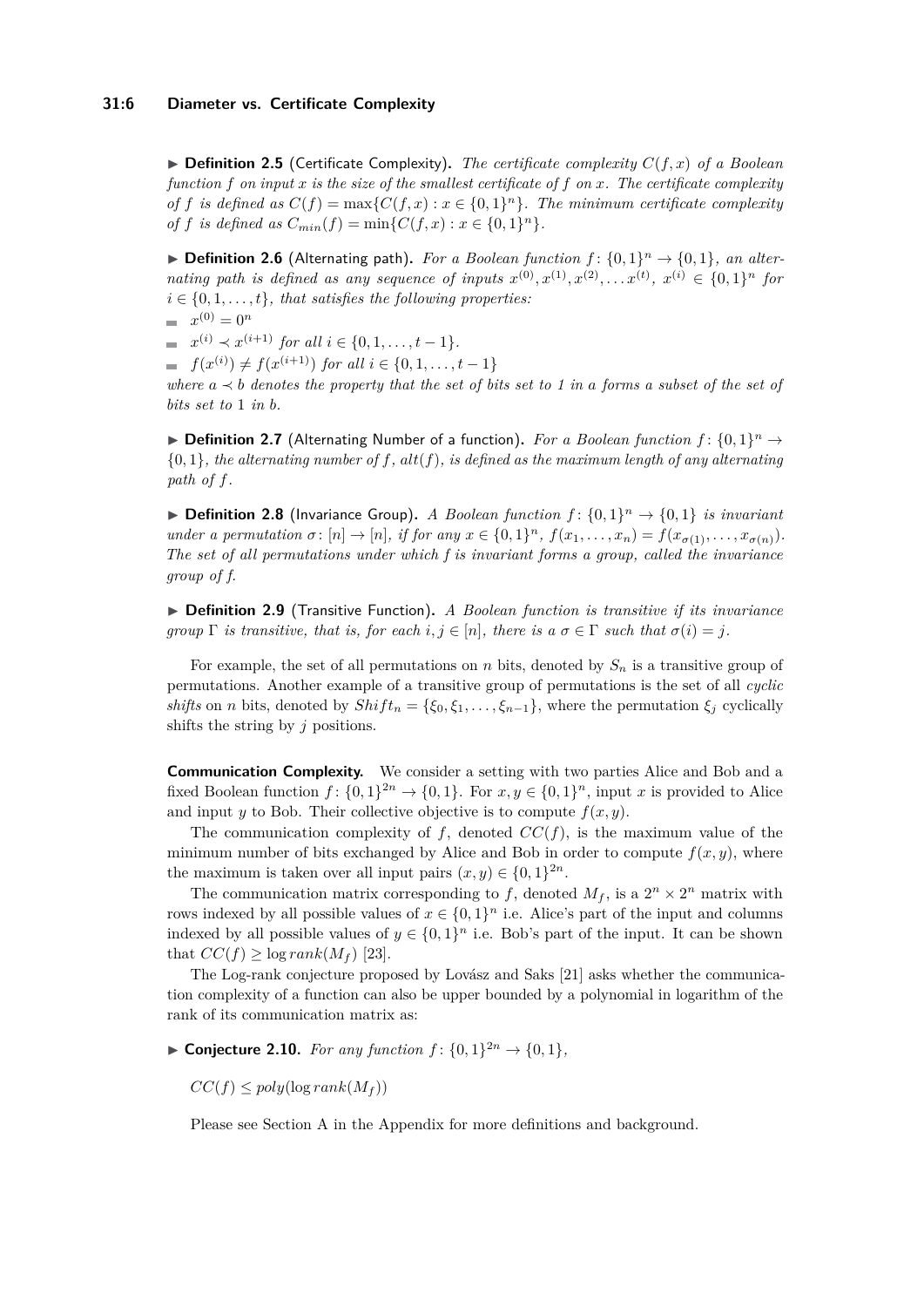### **2.1 Previous results**

We now state some previous results that we use in our proofs.

First we state a couple of lemmas from a recent paper by Chaubal and Gál [\[12\]](#page-16-9).

<span id="page-6-0"></span>▶ Lemma 2.11 (Lemma 8 from [\[12\]](#page-16-9)). For any non-constant transitive function  $f: \{0,1\}^n \rightarrow$  $\{0, 1\}$ *, we have*  $C(f, 0^n) \cdot s(f) \geq n$  *and*  $C(f, 1^n) \cdot s(f) \geq n$ *.* 

<span id="page-6-2"></span>▶ **Lemma 2.12** (Lemma 9 from [\[12\]](#page-16-9)). For any non-constant transitive function  $f: \{0,1\}^n \rightarrow$  ${0, 1}$ *, and an integer*  $5 \le r \le 15$ *, if*  $C_{min}(f) \le n^{3/r}$ *, then*  $bs(f) \ge \Omega(n^{1-\frac{4}{r}})$ *.* 

We now state a lemma from the paper of Lin and Zhang [\[20\]](#page-16-0):

<span id="page-6-1"></span>▶ **Lemma 2.13** (Lemma 12 from [\[20\]](#page-16-0)). For any function  $f: \{0,1\}^n \rightarrow \{0,1\}$ , the following *two statements hold:*

 $\max\{C(f, 0^n), C(f, 1^n)\} \leq alt(f) \cdot s(f)$ 

 $\max\{C(f, 0^n), C(f, 1^n)\} \leq alt(f) \cdot deg_2(f)$ 

We include more details about the approach and previous results of Lin and Zhang [\[20\]](#page-16-0) in Section [A.1](#page-18-0) in the Appendix.

# **3 Diameters of Boolean functions**

We begin with some notation. For the Boolean cube  $\mathcal{B}_n$ , a path is any sequence of inputs  $x^{(0)}, x^{(1)}, x^{(2)}, \ldots, x^{(t)}$  where  $x^{(i)} \in \{0, 1\}^n$  for  $i \in \{0, 1, \ldots, t\}$ . We define the length of such a path to be the number of steps *t*. For a path  $x^{(0)}, x^{(1)}, x^{(2)}, \ldots, x^{(t)}$ , we define a sequence of partial assignments  $\{\beta^{(0)}, \beta^{(1)}, \ldots \beta^{(t-1)}\}$  where  $\beta^{(i)}$ :  $[n] \to \{0, 1, \star\}$  is defined as follows:  $\beta_j^{(i)} = x_j^{(i)}$  for all  $j \in [n]$  such that  $x_j^{(i)} = x_j^{(i+1)}$  and  $\beta_j^{(i)} = \star$  otherwise.

Note that we can view each step  $x^{(i)} \to x^{(i+1)}$  on a path as flipping the bits where  $x^{(i)}$ and  $x^{(i+1)}$  differ. The free variables of the partial assignment  $\beta^{(i)}$  are exactly these bits. Thus, for a Boolean function *f*, the subfunction  $f_{\beta^{(i)}}$  depends on the bits where  $x^{(i)}$  and  $x^{(i+1)}$  differ.

▶ **Definition 3.1** (H-distance between an input and a certificate)**.** *Let* H *be a class of Boolean functions. For a Boolean function*  $f: \{0,1\}^n \to \{0,1\}$ , *input*  $x \in \{0,1\}^n$  *and a partial assignment*  $\alpha$ :  $[n] \rightarrow \{0, 1, \star\}$  *corresponding to a subcube where f is constant, we define an* H-path from x to  $\alpha$  as any path  $x^{(0)}, x^{(1)}, \ldots x^{(t)}$  that satisfies the following properties:  $x^{(0)} = x$ 

 $x^{(t)}$  *agrees with*  $\alpha$ 

*The subfunction*  $f_{\beta(i)}$  *belongs to class*  $\mathcal{H}$  *for each*  $i \in \{0, 1, \ldots, t-1\}$ *.* 

*We define the* H-distance between *x* and  $\alpha$  with respect to f, denoted  $dist_{f,H}(x, \alpha)$ , to be *the length of a shortest*  $H$ *-path from x to*  $\alpha$ *.* 

▶ **Definition 3.2** (*H*-diameter of a function). For a Boolean function  $f$ :  $\{0,1\}^n$  →  $\{0,1\}$ , *input*  $x \in \{0,1\}^n$ , and a class of Boolean functions  $H$ *, we use the notation* 

$$
dia_{\mathcal{H}}(f,x) = \min_{\alpha \in \Gamma_f(x)} dist_{f,\mathcal{H}}(\bar{x}, \alpha) .
$$

*Recall that*  $\bar{x}$  *denotes the complement of*  $x$  *and*  $\Gamma_f(x)$  *denotes the set of all certificates of*  $f$ *on x.*

*We define the* H*-diameter of f as:*

$$
dia_{\mathcal{H}}(f) = \max_{x \in \{0,1\}^n} dia_{\mathcal{H}}(f,x) .
$$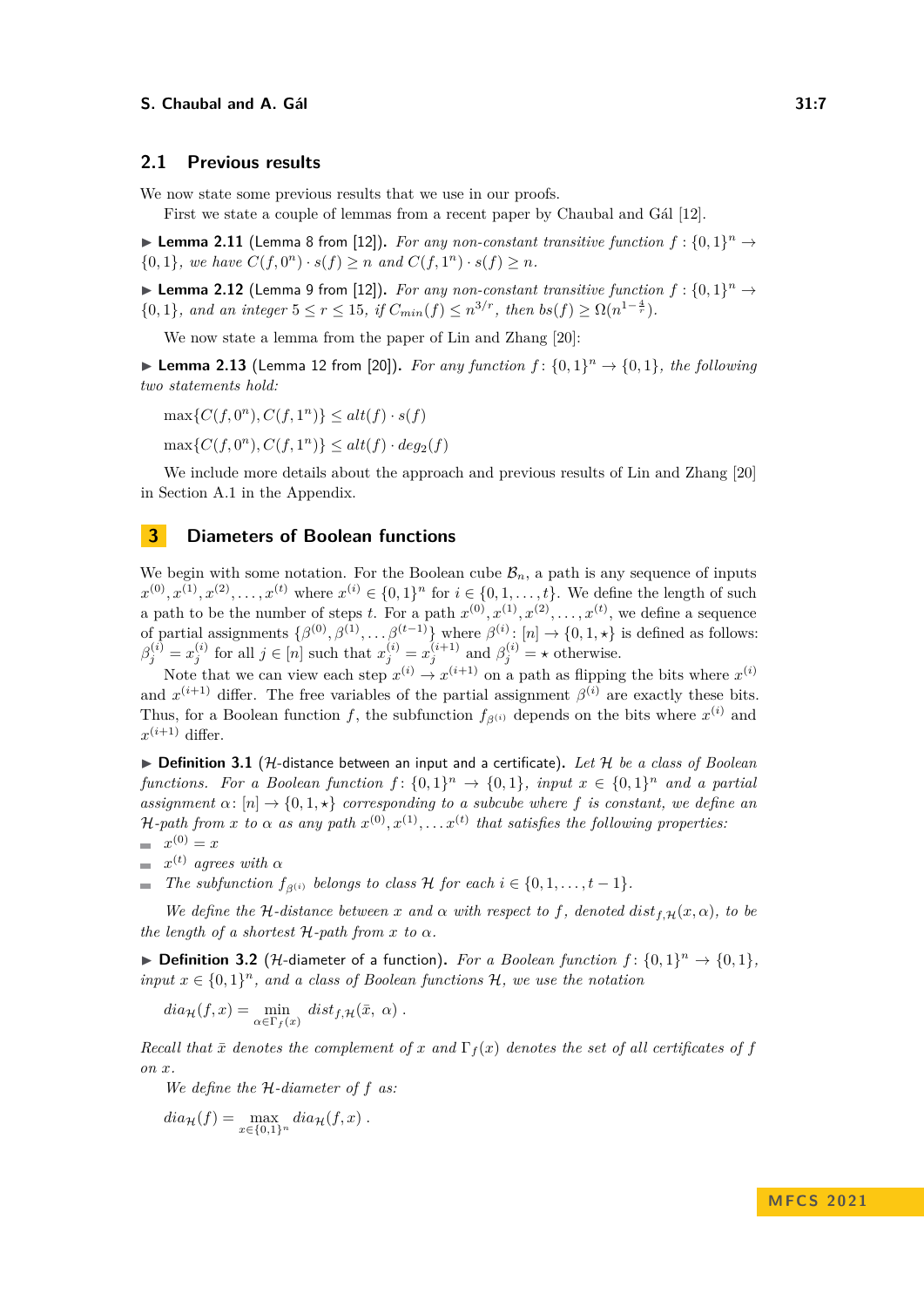### **31:8 Diameter vs. Certificate Complexity**

In this work, we will be concerned with the H-diameter of functions for the following classes H:

- $\frac{1}{2}$ AND diameter denoted  $dia_{\wedge}(f)$ : Corresponds to the class H that includes the function AND and its negation the NAND function.
- Sensitivity diameter denoted  $dia_s(f)$ : Defined by the class  $\mathcal H$  with functions that have  $\sim$ sensitivity equal to the number of input variables.
- Real degree diameter denoted as  $dia_{deg}(f)$ : Corresponding to the class of functions  $H$ m. with real degree equal to the number of input variables.
- $\mathbb{F}_2$ -degree diameter denoted as  $dia_{deg_2}(f)$ : Defined by the class  $\mathcal{H}$  that include functions  $\overline{\phantom{a}}$ with  $\mathbb{F}_2$ -degree equal to the number of variables.

Note that since the functions AND and NAND belong to each of the classes we consider in this paper, and since  $deg_2(f) \leq deg(f)$  for any Boolean function  $f$ , we have

<span id="page-7-1"></span><span id="page-7-0"></span>
$$
dia_s(f) \le dia_\wedge(f) \tag{1}
$$

and

$$
dia_{deg}(f) \leq dia_{deg_2}(f) \leq dia_{\wedge}(f)
$$
\n(2)

Similarly to minimum certificate complexity, we also define the minimum version of the diameter:

▶ **Definition 3.3** (Min H-diameter of a function). For a Boolean function  $f$ :  $\{0,1\}$ <sup>n</sup> →  $\{0,1\}$ *and a class of Boolean functions* H*, we define the min* H*-diameter of f as:*

$$
dia_{min,\mathcal{H}}(f) = \min_{x \in \{0,1\}^n} dia_{\mathcal{H}}(f,x) .
$$

*and we define the closure of the min* H*-diameter of f as:*

 $dia_{min, \mathcal{H}}^{clo}(f) = \max_{\alpha} dia_{min, \mathcal{H}}(f_{\alpha})$ 

*where the maximum is taken over all possible partial assignments α on n variables, or in other words, over all possible subfunctions*  $f_{\alpha}$  *of*  $f$ .

Note that for any function *f* and class  $\mathcal{H}$ , we have  $dia_{min,\mathcal{H}}(f) \leq dia_{min,\mathcal{H}}(f) \leq dia_{\mathcal{H}}(f)$ .

### <span id="page-7-2"></span>**3.1 Upper bounds on diameters**

<span id="page-7-3"></span>▶ **Lemma 3.4.** *For any function*  $f: \{0, 1\}^n \rightarrow \{0, 1\}$ *, we have:* 

 $dia_{\wedge}(f) \leq 2C(f)$ 

**Proof.** For any input  $x \in \{0,1\}^n$ , we shall prove that  $dia_{\wedge}(f, x) \leq 2C(f, x)$ .

Let  $\alpha$  be a certificate of f on x achieving  $|\alpha| = C(f, x)$ . We shall construct an AND-NAND path  $x^{(0)}, x^{(1)}, \ldots x^{(t)}$  from  $\bar{x}$  to  $\alpha$ , with length  $t \leq 2|\alpha|$ .

We start with  $x^{(0)} = \bar{x}$  as required. We now give an inductive description of our construction. Let us assume that we have found the first  $i + 1$  vertices of the path i.e.  $x^{(0)}, x^{(1)}, \ldots x^{(i)}$ . Then we get the next vertex  $x^{(i+1)}$  in the following way based on the value of  $f(x^{(i)})$ :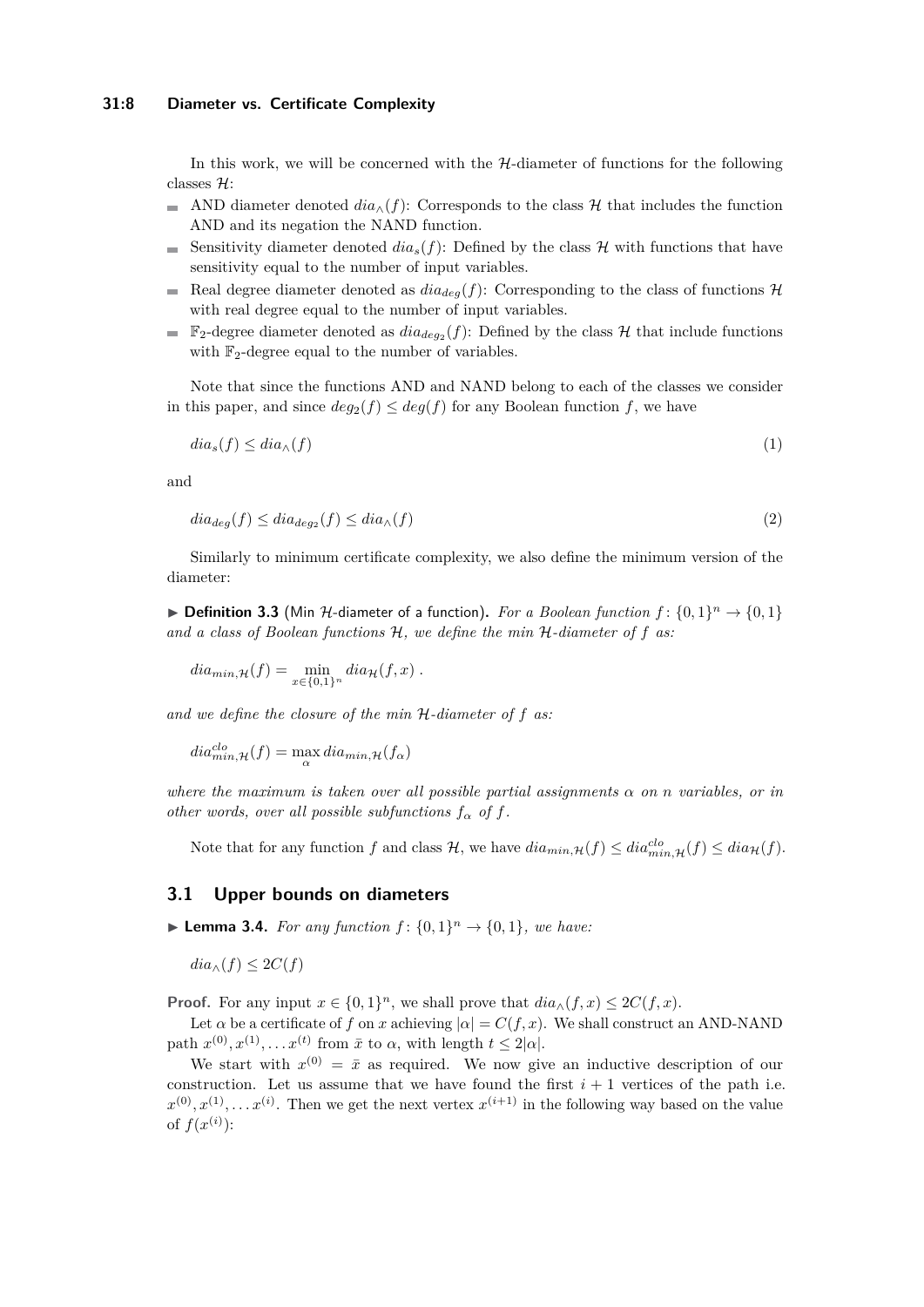**1.** Case 1:  $f(x^{(i)}) = f(x)$ 

If  $x^{(i)}$  agrees with  $\alpha$ , then we have successfully found the required H-path from  $\bar{x}$  to  $\alpha$ and we can stop.

Otherwise, if  $x^{(i)}$  does not agree with  $\alpha$ , then we choose  $x^{(i+1)} = (x^{(i)})^S$  where *S* is any minimal sensitive block of *f* on  $x^{(i)}$  such that *S* does not contain any index where  $x^{(i)}$ and  $\alpha$  agree. Note that such a block *S* must exist because otherwise, the set of bits where  $x^{(i)}$  and  $\alpha$  agree would be a certificate of f, which would contradict the minimality of the certificate *α*.

We note that in this case,  $x^{(i+1)}$  agrees with  $\alpha$  on at least as many bits as  $x^{(i)}$  agrees with *α*.

**2.** Case 2:  $f(x^{(i)}) \neq f(x)$ 

In this case, we first observe that the set *T* of all the bits where  $x^{(i)}$  and  $\alpha$  disagree constitutes a sensitive block for *f* on  $x^{(i)}$ . Therefore, there exists a subset  $S \subset T$  which is a minimal sensitive block of *f* on  $x^{(i)}$ . We then choose  $x^{(i+1)} = (x^{(i)})^S$ .

Note that the number of bits where  $x^{(i+1)}$  agrees with  $\alpha$  is strictly greater than the number of bits where  $x^{(i)}$  agrees with  $\alpha$ .

First we note that since each step consists of flipping a minimal sensitive block, each of the subfunctions  $f_{\beta(i)}$  is either AND or NAND: Recall that the subfunction  $f_{\beta(i)}$  depends on the bits where  $x^{(i)}$  and  $x^{(i+1)}$  differ. So for example, if  $f(x^{(i)}) = 0$ , then the subfunction  $f_{\beta^{(i)}}$  is 0 everywhere except when all its free variables agree with  $x^{(i+1)}$ .

Further, since an AND-NAND path is also an alternating path, the value of  $f(x^{(i)})$ alternates between 0 and 1. Therefore, the above described procedure to construct the AND-NAND path alternates between case 1 and case 2.

Also, as noted before, the number of bits where  $x^{(i+1)}$  agrees with  $\alpha$  is strictly greater than the number of bits where  $x^{(i)}$  agrees with  $\alpha$  in case 2, whereas in case 1, we can guarantee that this number does not decrease. Since the procedure alternates between the two cases,  $x^{(i+2)}$  must agree with  $\alpha$  on at least one more bit than  $x^{(i)}$ , for  $i \in \{0, 1, \ldots t-2\}$ . Therefore, the procedure must terminate in at most  $2|\alpha|$  steps, implying that  $t < 2|\alpha|$ .

Next, note that since each of our measures is upper bounded by certificate complexity (as we proved above), known upper bounds on certificate complexity imply that for each class H considered in this paper, we have  $dia_{\mathcal{H}}(f) \leq O(s(f)^5)$  (using Huang's result [\[17\]](#page-16-4)) and  $diag(f) \le O(deg(f)^3)$  by [\[24\]](#page-17-11).

Improving these upper bounds would have interesting consequences, as we described in the introduction.

### **3.2 Upper bounds on certificate complexity in terms of diameters**

<span id="page-8-1"></span>▶ **Lemma 3.5.** *For any function*  $f: \{0,1\}^n \to \{0,1\}$  *and input*  $x \in \{0,1\}^n$ *, we have:* 

<span id="page-8-0"></span> $C(f, x) \leq dia_s(f, x) \cdot s(f) \leq dia_\wedge(f, x) \cdot s(f)$  (3)

$$
C(f, x) \leq dia_{deg}(f, x)deg(f) \leq dia_{\wedge}(f, x) \cdot deg(f)
$$
\n<sup>(4)</sup>

<span id="page-8-3"></span><span id="page-8-2"></span>
$$
C(f,x) \leq dia_{deg_2}(f,x)deg_2(f) \leq dia_{\wedge}(f,x) \cdot deg_2(f)
$$
\n
$$
(5)
$$

**Proof.** We shall first prove inequality [3.](#page-8-0)

Let  $\alpha$  be a certificate of  $f$  on  $x$  and  $x^{(0)}, x^{(1)}, \ldots, x^{(t)}$  be a corresponding full sensitivity path from  $\bar{x}$  to  $\alpha$  that achieves the minimum value of  $dist_{f,s}(\bar{x}, \alpha)$ .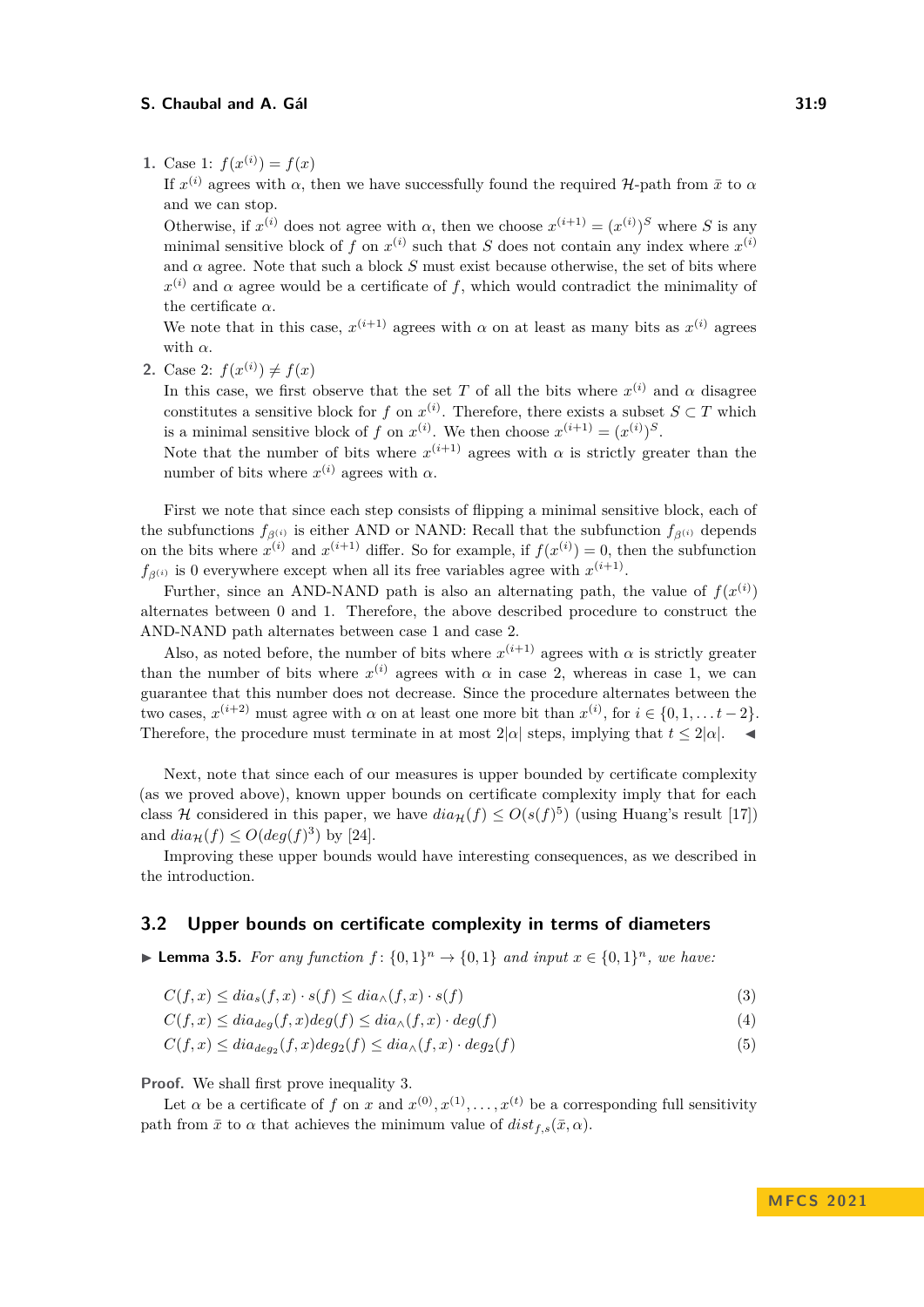### **31:10 Diameter vs. Certificate Complexity**

Then note that every fixed bit of the certificate  $\alpha$  must be contained in  $\beta^{(i)}$  for some  $i \in \{0, 1, \ldots, t-1\}$  since  $x^{(t)}$  agrees with  $\alpha$  and  $x^{(0)}$  (i.e.  $\bar{x}$ ) disagrees with all the fixed bits of *α*.

Therefore,  $|\beta^{(0)}| + |\beta^{(1)}| + \ldots + |\beta^{(t-1)}| \geq |\alpha|$ . So there must exist an  $i \in \{0, 1, \ldots, t-1\}$ such that  $|\beta^{(i)}| \geq \frac{|\alpha|}{t}$ . Now consider the subfunction  $f_{\beta^{(i)}}$ . Since we considered a full sensitivity path, this subfunction has sensitivity  $|\beta^{(i)}|$ . Therefore,  $s(f) \geq |\beta^{(i)}| \geq \frac{|\alpha|}{t}$ .

This implies that  $s(f) \cdot dist_{f,s}(\bar{x}, \alpha) \geq |\alpha|$ .

Taking the minimum over all the certificates for *f* on *x* gives the first part of inequality [3.](#page-8-0) The second part follows due to inequality [1.](#page-7-0) The other two inequalities follow by an analogous  $\blacksquare$ argument.  $\blacktriangleleft$ 

Lemma [3.5](#page-8-1) immediately implies the following two theorems.

<span id="page-9-1"></span>▶ **Theorem 3.6.** *For any function*  $f$ :  $\{0,1\}^n$  →  $\{0,1\}$ *, we have:* 

- 1.  $C(f) \leq dia_s(f) \cdot s(f) \leq dia_\wedge(f) \cdot s(f)$
- 2.  $C(f) \leq dia_{deg}(f) \cdot deg(f) \leq dia_{\wedge}(f) \cdot deg(f)$
- **3.**  $C(f) \leq dia_{deg_2}(f) \cdot deg_2(f) \leq dia_{\wedge}(f) \cdot deg_2(f)$ .

**Proof.** Let *x* be the input achieving  $C(f, x) = C(f)$ . Then, equation [3](#page-8-0) gives:

$$
C(f) = C(f, x)
$$
  
\n
$$
\leq dia_s(f, x) \cdot s(f)
$$
  
\n
$$
\leq dia_s(f) \cdot s(f).
$$

This gives the first part of the first statement of the theorem, the second part follows by equation [1.](#page-7-0) The other statements follow similarly from Lemma  $3.5$  and equation [2.](#page-7-1)

<span id="page-9-0"></span>▶ **Theorem 3.7.** *For any function*  $f$ :  $\{0,1\}^n$  →  $\{0,1\}$ *, we have:* 

- 1.  $C_{min}(f) \leq dia_{min,s}(f) \cdot s(f) \leq dia_{min,\wedge}(f) \cdot s(f)$
- 2.  $C_{min}(f) \leq dia_{min,deg}(f) \cdot deg(f) \leq dia_{min,\wedge}(f) \cdot deg(f)$
- **3.**  $C_{min}(f) \leq dia_{min,deg_2}(f) \cdot deg_2(f) \leq dia_{min,\wedge}(f) \cdot deg_2(f)$ .

**Proof.** Let *x* be the input for which the minimum value of  $dia<sub>s</sub>(f, x)$  is achieved. Then, equation [3](#page-8-0) gives:

$$
C_{min}(f) \leq C(f, x)
$$
  
\n
$$
\leq dia_s(f, x) \cdot s(f)
$$
  
\n
$$
= dia_{min,s}(f) \cdot s(f).
$$

The first statement of the theorem follows.

Similarly equations [4](#page-8-2) and [5,](#page-8-3) respectively, imply the second and third statements of the  $\bullet$  theorem.

# **4 Results for families of functions with small diameters**

### **4.1 Transitive functions with small diameters**

In this section, we improve the lower bounds on sensitivity of transitive functions with constant alternating number that follow from the work of Lin and Zhang [\[20\]](#page-16-0) and then also prove a similar result for transitive functions with constant AND diameter. We then proceed to prove lower bounds on block sensitivity of transitive functions with constant minimum AND diameter.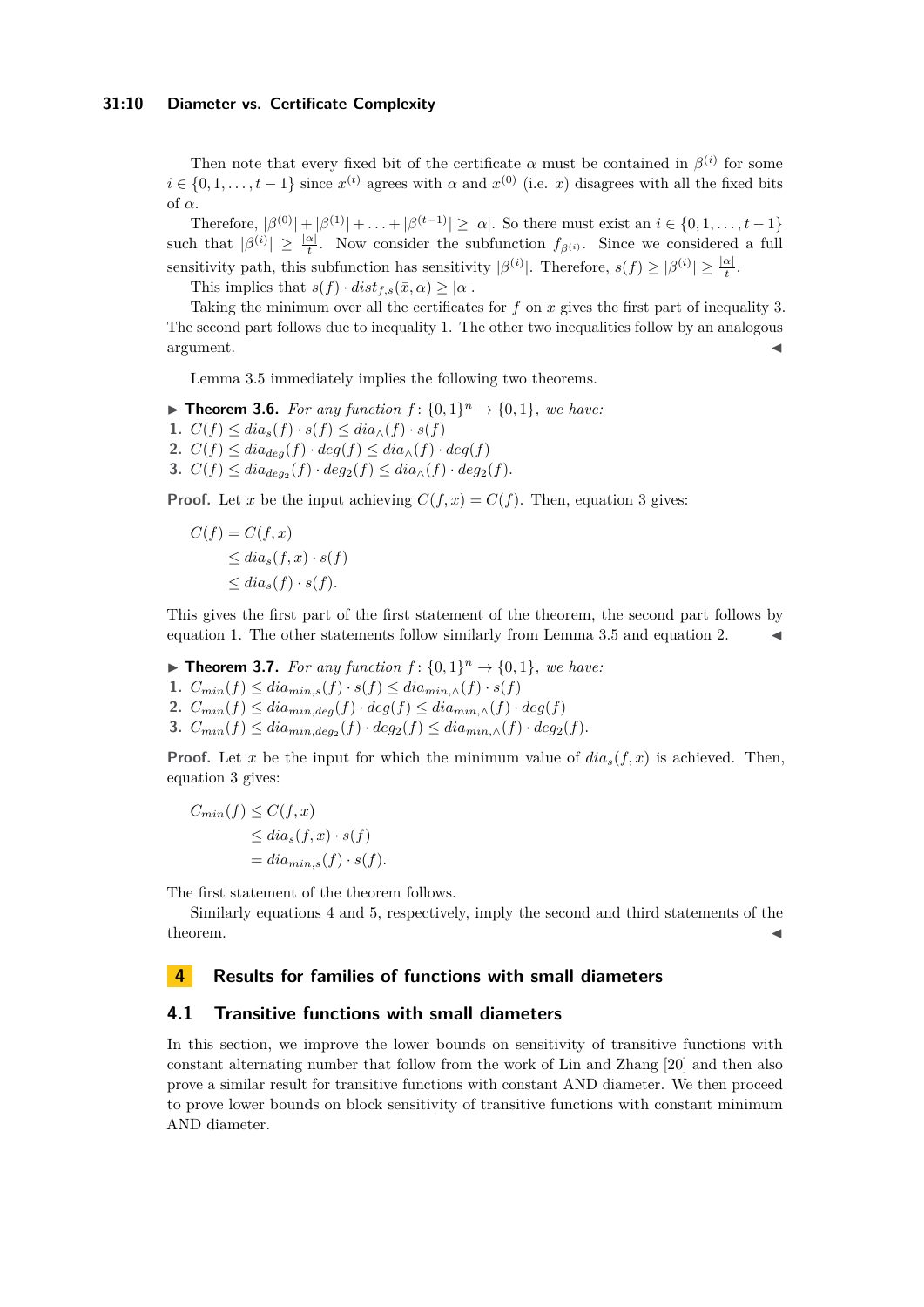<span id="page-10-0"></span>▶ **Lemma 4.1.** *For any non-constant transitive function*  $f$  :  $\{0,1\}$ <sup>n</sup> →  $\{0,1\}$  *the following two statements hold:*

- $s(f)^2 \cdot alt(f) \geq n$
- $s(f) \cdot deg_2(f) \cdot alt(f) \geq n$

**Proof.** Recall that Lemma [2.11](#page-6-0) gives that:

 $C(f, 0^n)s(f) \geq n$ 

The first part of Lemma [2.13](#page-6-1) gives that:

 $C(f, 0^n) \leq alt(f) \cdot s(f)$ 

Together they imply the first statement of the lemma.

The second statement follows similarly using the second part of Lemma [2.13.](#page-6-1)

Note that this implies  $s(f) \geq \sqrt{n}$  for transitive functions with constant alternating number, giving the best possible bound for such functions.

The first statement of Lemma [4.1](#page-10-0) is tight for the TRIBES function on *n* variables: TRIBES is monotone and therefore has  $alt(f) = 1$ . Also, TRIBES is transitive as noted in [\[30\]](#page-17-14). It is easy to see that TRIBES has  $s(f) = \sqrt{n}$ .

▶ **Lemma 4.2.** For any non-constant transitive function  $f$ :  $\{0,1\}$ <sup>n</sup> →  $\{0,1\}$  the following *two statements hold:*

- $s(f)^2 \cdot dia_{\wedge}(f) \geq n$ ,
- $s(f) \cdot deg_2(f) \cdot dia_{\wedge}(f) \geq n.$

**Proof.** Recall that Lemma [2.11](#page-6-0) gives that:

$$
C(f, 0^n)s(f) \ge n
$$

Further equation [3](#page-8-0) gives that:

 $C(f, 0^n) \leq dia_\wedge(f, 0^n) \cdot s(f)$ 

Therefore, we get:

 $dia_{\wedge}(f, 0^n) \cdot s(f)^2 \geq n$ 

which implies the first part of the lemma.

A similar argument gives the second part of the lemma using equation [5.](#page-8-3)

▶ **Corollary 4.3.** For any non-constant transitive function  $f$ :  $\{0,1\}$ <sup>n</sup> →  $\{0,1\}$  with constant *alternating number or constant AND diameter*  $dia_{\wedge}(f) = O(1)$ *, we have:* 

 $s(f) \geq \Omega(\sqrt{n})$ 

We now prove a lower bound on the block sensitivity of transitive functions under the weaker condition of having constant minimum AND diameter.

**• Lemma 4.4.** For any non-constant transitive function  $f: \{0,1\}^n \rightarrow \{0,1\}$  with  $dia_{min,∧}(f) = O(1)$ *, we have:* 

 $bs(f) \geq \Omega(n^{3/7})$ 

**Proof.** We have two cases: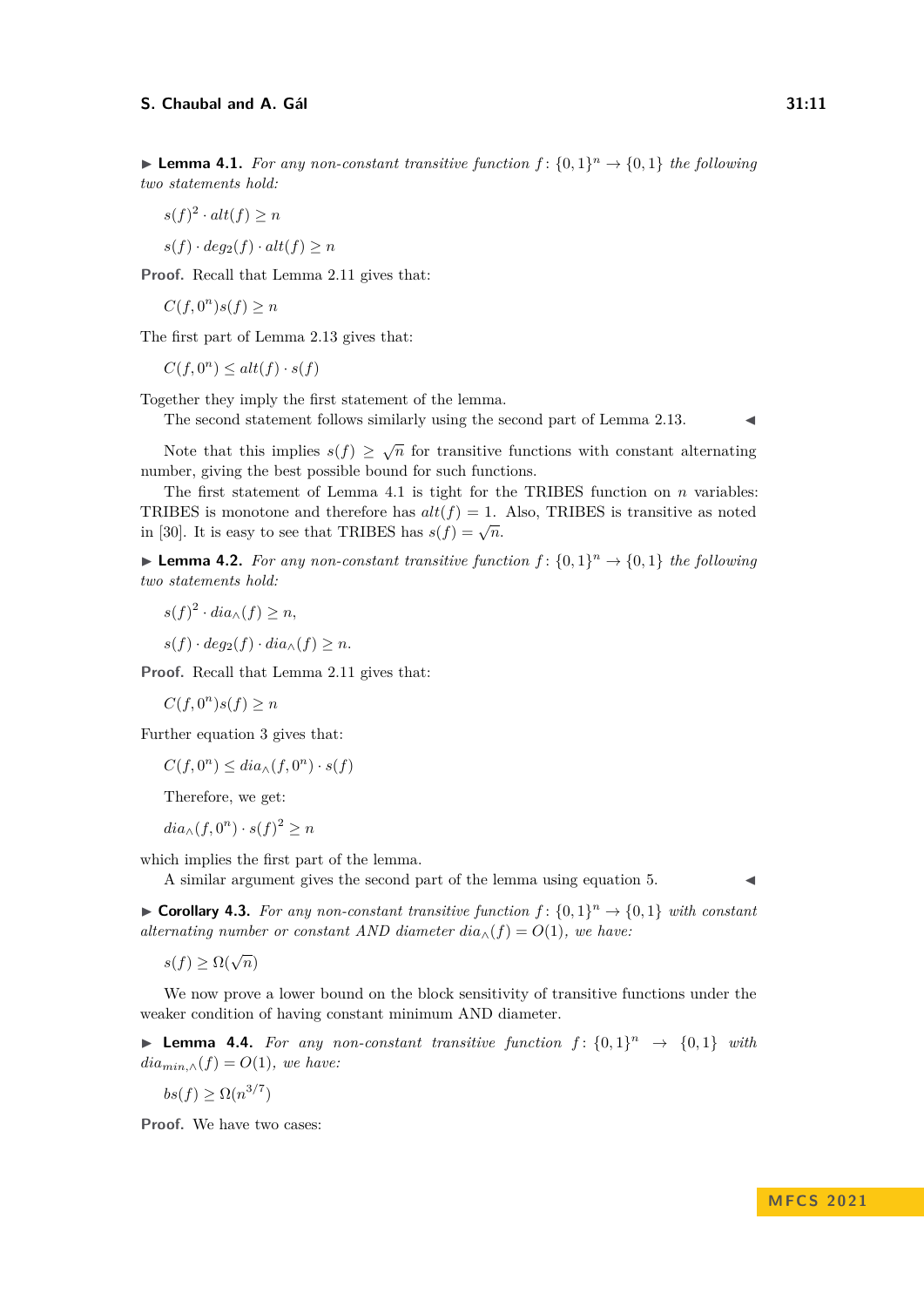### **31:12 Diameter vs. Certificate Complexity**

**Case 1:**  $C_{min}(f) \ge n^{3/7}$ . The first part of Theorem [3.7](#page-9-0) implies that  $C_{min}(f) \le$  $dia_{min,\wedge}(f) \cdot s(f) \leq O(s(f))$ , since  $dia_{min,\wedge}(f) = O(1)$ . Then  $n^{3/7} \leq C_{min}(f) \leq O(s(f)) \leq O(bs(f))$  and we are done.

**Case 2:**  $C_{min}(f) \leq n^{3/7}$ . Now we use Lemma [2.12](#page-6-2) with  $r = 7$ . This implies that if any transitive function *f* has  $C_{min}(f) \leq n^{3/7}$ , then  $bs(f) \geq n^{3/7}$ , implying the statement of the Lemma in this case.

### <span id="page-11-2"></span>**4.2 Implications to the log-rank conjecture for XOR functions**

For any  $f: \{0,1\}^n \to \{0,1\}$ , the corresponding XOR function  $f \circ \oplus: \{0,1\}^{2n} \to \{0,1\}$  is defined as:  $f \circ \bigoplus (x, y) = f(x \oplus y)$ , where  $x \oplus y$  is the bitwise XOR of  $x, y \in \{0, 1\}^n$ .

Lin and Zhang [\[20\]](#page-16-0) proved that the log-rank conjecture holds for XOR functions  $f \circ \oplus$ such that  $alt(f)$  is at most polynomial in  $log ||\hat{f}||_0$  (see Theorem [A.11\)](#page-19-0).

In this section, we prove that the log-rank conjecture holds for functions of the form  $f(x \oplus y)$  such that the  $\mathbb{F}_2$ -degree diameter of f is upper bounded by a polynomial in the logarithm of the Fourier sparsity of *f*.

First we prove an analogous result to Theorem [A.11](#page-19-0) implying the log-rank conjecture for XOR functions with bounded  $\mathbb{F}_2$ -degree diameter. In contrast to the proof of Theorem [A.11,](#page-19-0) we do not need to upper bound  $C_{min}^{clo}(f)$ , since Theorem [3.6](#page-9-1) proves an upper bound directly on  $C(f)$  in terms of the product of  $dia_{deg_2}(f)$  and  $deg_2(f)$  for any function  $f$ . This gives us the following result confirming the log-rank conjecture for functions  $f \circ \oplus$  with  $dia_{deg_2}(f)$ upper bounded by a polynomial in the logarithm of the Fourier sparsity of *f*:

<span id="page-11-0"></span>▶ **Theorem 4.5.** *For any function*  $f$ :  $\{0,1\}^n$  →  $\{0,1\}$ *, we have:* 

 $CC(f \circ \bigoplus) \leq 2diag_{2}(f) \log^{2} rank(M_{f \circ \bigoplus})$ 

**Proof.** Recall the third statement of Theorem [3.6](#page-9-1) which states that:

 $C(f) \leq dia_{deg_2}(f) \cdot deg_2(f)$ 

Along with Lemma [A.10,](#page-19-1) we get that:

$$
CC(f \circ \bigoplus) \leq 2C(f) \cdot \log rank(M_{f \circ \bigoplus})
$$
  
\n
$$
\leq 2dia_{deg_2}(f) \cdot deg_2(f) \cdot \log rank(M_{f \circ \bigoplus})
$$
  
\n
$$
\leq 2dia_{deg_2}(f) \cdot \log^2 rank(M_{f \circ \bigoplus})
$$

Here the last inequality follows from Lemmas  $A.6$  and  $A.9$ .

We note that the statement of Theorem [4.5](#page-11-0) also holds with  $dia_{\wedge}(f)$  replacing  $dia_{deg_2}(f)$ , since the  $\mathbb{F}_2$ -degree diameter is upper bounded by the AND diameter for any function  $f$  as noted in equation [2.](#page-7-1) We state Theorem [4.5](#page-11-0) with  $dia_{deg_2}(f)$  instead of  $dia_{\wedge}(f)$  because it gives a stronger statement since there exist functions with  $dia_{deq_2}$  much smaller than  $dia_{\wedge}$ as illustrated by Example [5.2.](#page-13-0)

Next we prove a common strengthening of Theorem [A.11](#page-19-0) and Theorem [4.5.](#page-11-0) We show that the communication complexity of a function of the form  $f(x \oplus y)$  can also be upper bounded in terms of the closure of its min  $\mathbb{F}_2$ -degree diameter and the square of the log of rank of its communication matrix  $M_{f \circ \oplus}$ .

<span id="page-11-1"></span>▶ **Theorem 4.6.** *For any function*  $f: \{0, 1\}^n \rightarrow \{0, 1\}$ *:* 

 $CC(f \circ \bigoplus) \leq 2diag^{clo}_{min,deg_2}(f) \cdot \log^2 rank(M_{f \circ \bigoplus})$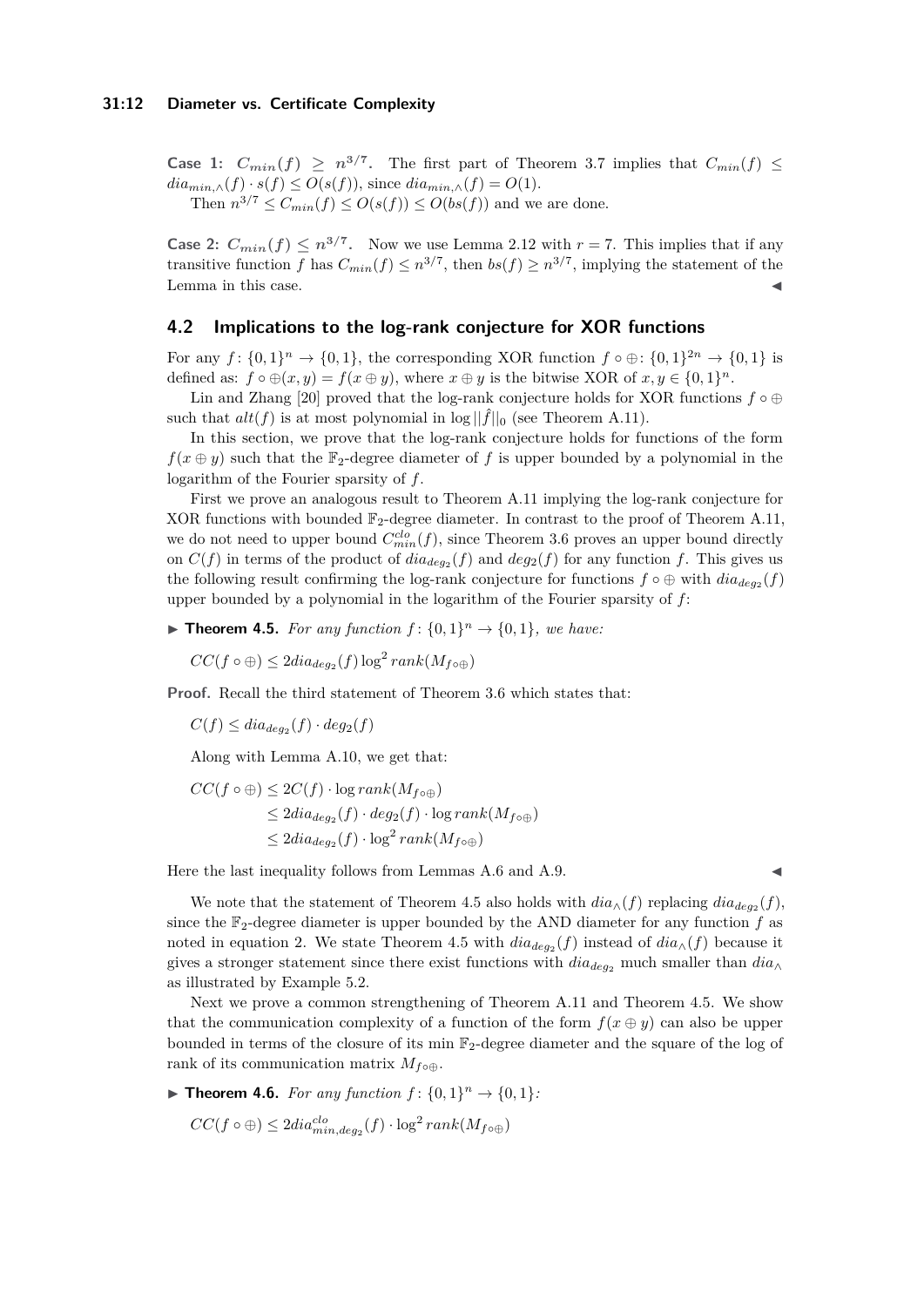**Proof.** From the third statement of Theorem [3.7,](#page-9-0) we have that:

 $C_{min}^{clo}(f) \leq dia_{min,deg_2}^{clo}(f) \cdot deg_2(f)$ 

Combining this with Lemmas [A.6,](#page-18-1) [A.9](#page-19-2) and [A.10](#page-19-1) gives the result.

As we shall note in Lemma [4.7,](#page-12-0)  $dia_{min,deg_2}(f) \leq dia_{min,\wedge}(f) \leq alt(f)$ . Since alternating number is a downward non-increasing measure, this implies that  $dia_{min,deg_2}^{clo}(f) \leq alt(f)$ . Furthermore, Example [5.4](#page-15-4) gives a family of functions  $f: \{0,1\}^n \to \{0,1\}$  with alternating number exponentially larger than all our diameters. This shows that Theorem [4.6](#page-11-1) is a strictly stronger statement than Theorem [A.11.](#page-19-0)

By definition, we have that for any function  $f$ ,  $dia_{min,deg_2}^{clo}(f) \leq dia_{deg_2}(f)$ . Therefore, Theorem [4.6](#page-11-1) is a potentially stronger statement than Theorem [4.5.](#page-11-0) As of now, we are not aware of any example function *f* separating  $dia_{min,deg_2}^{clo}(f)$  from  $dia_{deg_2}(f)$ . However, we remark that the TRIBES function separates  $dia_{min,\wedge}^{clo}(f)$  from  $dia_{\wedge}(f)$  as noted in Section [5.8.](#page-15-5)

We illustrate with examples in Section [5](#page-13-1) that, in general, the alternating number of a function and its  $H$ -diameter are incomparable for the different classes  $H$  that we consider. However, in the following lemma, we show that the min AND diameter, and consequently, the min  $H$ -diameter for all our different classes  $H$ , are upper bounded by the alternating number.

<span id="page-12-0"></span>▶ **Lemma 4.7.** *For any function*  $f$ :  $\{0,1\}$ <sup>*n*</sup>  $\rightarrow$   $\{0,1\}$ *, we have,* 

$$
dia_{min,\wedge}(f) \le alt(f)
$$

**Proof.** We prove the following relationship, which immediately implies the statement of the lemma:

$$
dia_{\wedge}(f,1^n) \le alt(f) \tag{6}
$$

Let  $alt(f) = t$  and let  $Q = x^{(0)}, x^{(1)}, \ldots x^{(t)}$  be an alternating path of length *t*.

Now, we construct an AND-NAND path  $Q' = z^{(0)}, z^{(1)}, \ldots z^{(t)}$  from  $0^n$  to a certificate  $\alpha$ of  $1^n$  in the following way:

Let  $z^{(0)} = x^{(0)} = 0^n$ . Let  $z^{(1)} \le x^{(1)}$  be a minimal element such that  $f(z^{(1)}) = f(x^{(1)})$ . Recall that by the definition of alternating path,  $f(x^{(i)}) \neq f(x^{(i+1)})$ . Thus, the set of variables where  $z^{(0)}$  and  $z^{(1)}$  differ forms a minimal sensitive block for *f* on  $z^{(0)}$ : for all  $y \neq z^{(1)}$  such that  $z^{(0)} \prec y \prec z^{(1)}$ ,  $f(y) = f(z^{(0)})$  but  $f(z^{(1)}) \neq f(z^{(0)})$ .

In general, for  $i \in \{0, 1, \ldots, t-1\}$ , let  $z^{(i+1)} \prec x^{(i+1)}$  be a minimal element such that  $f(z^{(i+1)}) = f(x^{(i+1)})$ , and  $z^{(i)} \prec z^{(i+1)}$  Thus, the set of variables where  $z^{(i)}$  and  $z^{(i+1)}$ differ forms a minimal sensitive block for  $f$  on  $z^{(i)}$ . As we noted before (see Section [3.1\)](#page-7-2) subfunctions over a set of variables that forms a minimal sensitive block are either the AND or the NAND function. Thus, for the path  $\mathcal{Q}'$ , each subfunction  $f_{\beta^i}$  is either an AND or a NAND.

We will thus get an AND-NAND path  $z^{(0)}, z^{(1)}, \ldots, z^{(t)}$  of length *t*. Note that  $z^{(t)}$  must agree with some certificate of  $1<sup>n</sup>$ , since otherwise, we can get an alternating path for  $f$  of length greater than *t* in the following way: consider the alternating path  $\mathcal{Q}' = z^{(0)}, z^{(1)}, \ldots z^{(t)}$ . Since  $z^{(t)}$  does not agree with any certificate of  $1^n$ , the partial assignment  $\alpha$  defined as  $\alpha_i = 1$  whenever  $z_i^{(t)} = 1$  and  $\alpha_i = \star$  otherwise, is not a certificate of *f*. This implies the existence of an input  $z^{(t+1)}$  such that  $z^{(t)} \prec z^{(t+1)}$  and  $f(z^{(t)}) \neq f(z^{(t+1)})$ . Therefore, the path  $Q'' = z^{(0)}, z^{(1)}, \ldots z^{(t)}, z^{(t+1)}$  is an alternating path of length  $t + 1$  contradicting the fact that  $alt(f) = t$ .

Therefore, the path  $z^{(0)}, z^{(1)}, \ldots, z^{(t)}$  is an AND-NAND path from  $0^n$  to some certificate of  $f$  on  $1^n$  and the statement follows.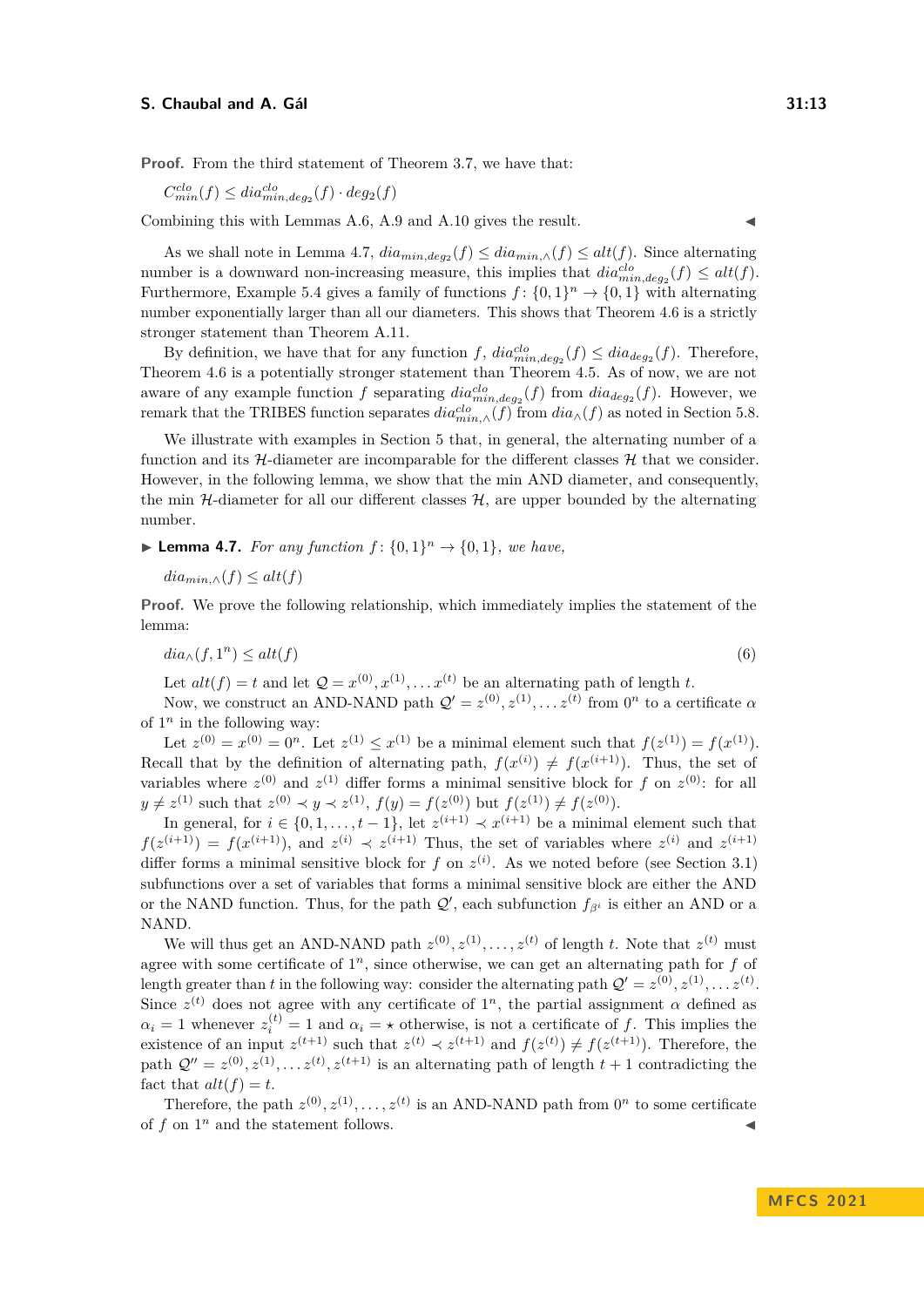# <span id="page-13-1"></span>**5 Separating Examples**

In this section, we give several examples, separating various types of diameters from alternating number and from each other.

# **5.1 Separating**  $dia_s(f)$  from  $dia_{\wedge}(f)$

The following example has constant sensitivity diameter, whereas its AND diameter equals the number of input variables.

<span id="page-13-2"></span>**Example 5.1.** Let  $f: \{0,1\}^n \rightarrow \{0,1\}$  be the PARITY function on *n* bits i.e.  $PARITY(x) = \bigoplus x_i$ .  $i \in [n]$ 

It is easy to see that  $dia_{\wedge}(PARITY) = n$ , since for any partial assignment  $\alpha$ , the subfunction *PARITY<sub>α</sub>* belongs to the AND-NAND class only if  $\alpha$  fixes all but 1 variable.

On the other hand, for any input  $x \in \{0,1\}^n$ ,  $dia_s(PARITY,x) = 1$ . This is because we can consider  $\alpha$  to be the certificate fixing all the bits of x and then the path  $\bar{x}, x$  is a valid  $H$ -path since  $s(PARITY) = n$  (i.e. *PARITY* induced on the "entire cube" has full sensitivity).

# ${\bf 5.2}$  Separating  $dia_{deg}(f)$  (and also  $dia_{deg_2}(f)$ ) from  $dia_\wedge(f)$

The next example has constant values for both its real degree diameter as well as  $\mathbb{F}_2$ -degree diameter, but has large AND diameter.

<span id="page-13-0"></span>▶ **Example 5.2.** Define  $f: \{0, 1\}^n \to \{0, 1\}$  as follows:

 $f(0^n) = 1$ ,

 $f(x) = \bigoplus$  $\bigoplus_{i\in[n]} x_i$  otherwise.

It is easy to show that  $dia_{\wedge}(f) = n$  by a similar argument as in example [5.1.](#page-13-2)

Also, we note that  $\deg_2(f) = n$ . This follows from a result of Beigel and Bernasconi [\[4\]](#page-15-6), stating that for any Boolean function,  $deg_2(f) = n$  iff  $|f^{-1}(1)|$  is odd.

Therefore, by an analogous argument as in example [5.1,](#page-13-2) for any input  $x \in \{0,1\}^n$ ,  $dia_{deg_2}(f, x) = 1$ . (We can again consider  $\alpha$  to be the certificate fixing all the bits of *x* and the path  $\bar{x}, x$  is a valid *H*-path since  $deg_2(f) = n$ .)

Therefore, we have  $dia_{deg_2}(f) = 1$ .

We also have that for any Boolean function  $f$ ,  $deg_2(f) \leq deg(f)$  (see for example, proposition 6.23 in [\[30\]](#page-17-14)).

Therefore,  $deg(f) = n$ , and by a similar argument as for the  $\mathbb{F}_2$ -degree,  $diag(f) = 1$ .

We note that the PARITY function from example [5.1](#page-13-2) also separates  $dia_{deg}(f)$ from  $dia_{\wedge}(f)$ . This is because  $dia_{deg}(PARITY) = 1$  as we discuss below, whereas  $dia_{\wedge}(PARITY) = n$  as noted in Example [5.1.](#page-13-2)

# 5.3 Separating  $dia_{deg}(f)$  from  $dia_{deg_2}(f)$

Recall from equation [2](#page-7-1) that  $dia_{deg}(f) \leq dia_{deg_2}(f)$  for any boolean function f. To separate  $dia_{deg}(f)$  from  $dia_{deg_2}(f)$ , we consider again the PARITY function discussed in Example [5.1.](#page-13-2) It is easy to see that  $deg_2(PARITY) = 1$ . Moreover, for any partial assignment  $\alpha: [n] \rightarrow$  $\{0, 1, \star\}$ , the subfunction *PARITY*<sub>*a*</sub> is also a PARITY function on the free bits and therefore,  $deg_2(PARITY_\alpha) = 1$ . So we have  $diag_2(PARITY) = n$ . However,  $deg(PARITY) = n$ , by the characterization due to Shi and Yao (see in the survey [\[9\]](#page-16-15)) which states that for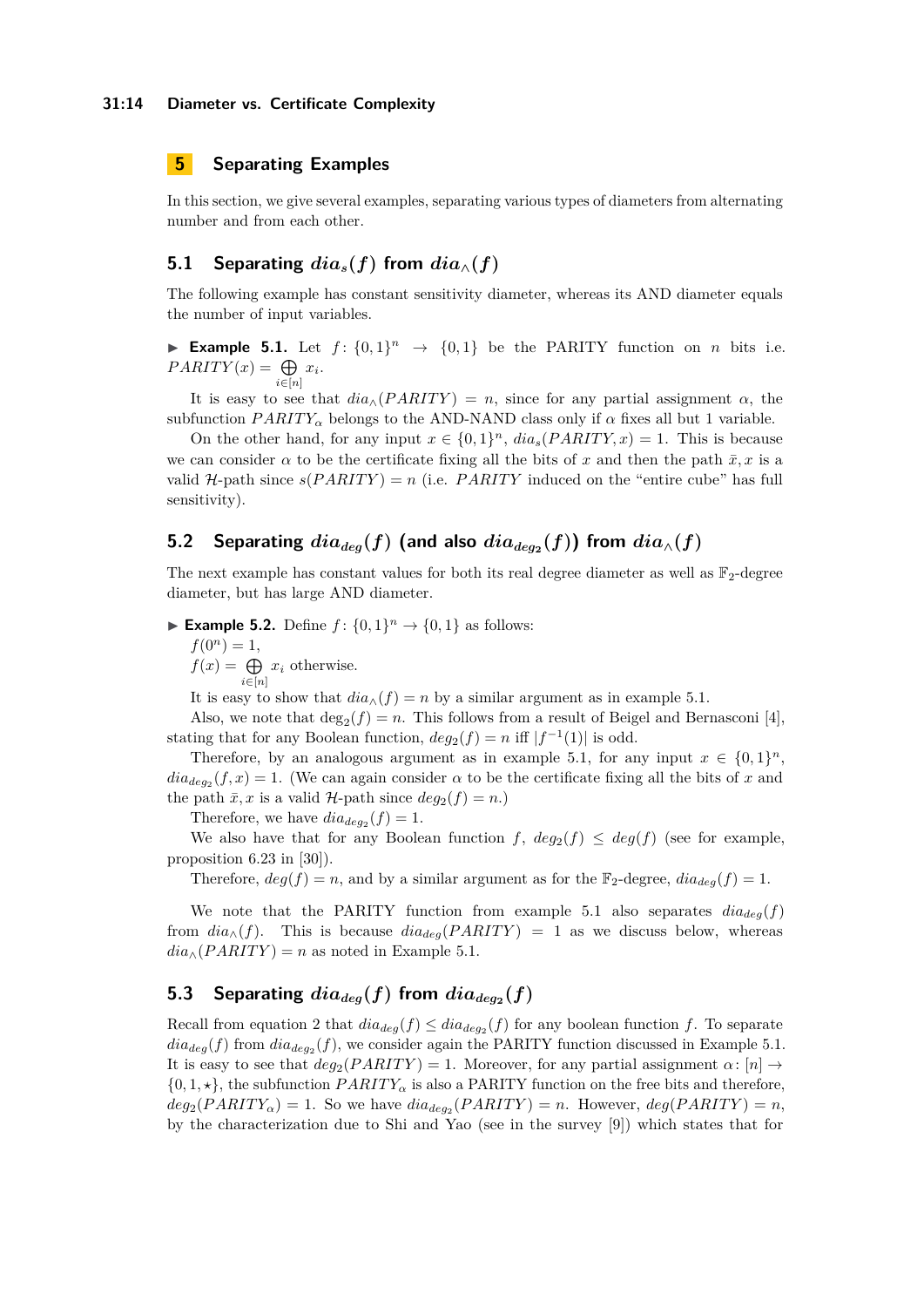any function  $f: \{0,1\}^n \to \{0,1\}$ ,  $deg(f) = n$  iff the number of 1-inputs with an even number of 1's does not equal the number of 1-inputs with an odd number of 1's. Therefore,  $dia_{deg}(PARITY) = 1.$ 

# ${\bf 5.4}$  Separating  $dia_s(f)$  and  $dia_{deg_2}(f)$  from each other

The measures  $dia_s(f)$  and  $dia_{deg_2}(f)$  are incomparable, and we provide examples separating them in both directions.

We again revisit the PARITY function considered in Example [5.1](#page-13-2) to illustrate a function with small  $dia_s(f)$  and large  $dia_{deg_2}(f)$ . As noted before,  $dia_{deg_2}(PARITY) = n$ , whereas  $dia_s(PARITY) = 1$ , achieving the required separation.

To illustrate a separation in the other direction, we consider the TRIBES function on  $n^2$  bits that has  $dia_s(TRIBES) = \Theta(n)$  as we shall see in Example [5.3.](#page-14-0) However,  $deg_2(TRIBES) = n^2$  and therefore,  $dia_{deg_2}(TRIBES) = 1$ .

# **5.5** Separating  $dia_s(f)$  from  $dia_{dea}(f)$

We now mention a separating example with  $dia_{deg}(f)$  much smaller than  $dia_s(f)$ . The TRIBES function (see also Example [5.3\)](#page-14-0) on  $n^2$  bits has  $dia_s(TRIBES) = \Theta(n)$ . However,  $deg(TRIBES) = n^2$  and therefore,  $diag(TRIBES) = 1$ .

We are not aware of any examples as yet, separating these measures in the other direction. We do believe these measures to be incomparable, and it would be an interesting exercise to find functions *f* with  $dia_s(f)$  asymptotically smaller than  $dia_{deg}(f)$ .

### **5.6** Example with  $alt(f)$  smaller than  $dia_s(f)$  (and also  $dia_{\wedge}(f)$ )

We now present an example where the alternating number is much smaller than  $dia_{\wedge}(f)$  as well as  $dia_s(f)$ .

<span id="page-14-0"></span>▶ **Example 5.3.** Consider the TRIBES function  $f: \{0, 1\}^{n^2} \to \{0, 1\}$  defined as:

$$
TRIBES(x_{11}, x_{12}, \ldots, x_{1n}, x_{21}, \ldots, x_{2n}, \ldots, x_{n1}, \ldots, x_{nn}) = \bigvee_{i \in [n]} \bigwedge_{j \in [n]} x_{ij}
$$

We first note that since  $TRIBES$  is monotone,  $alt(TRIBES) = 1$ .

We shall show that  $dia_{\wedge}(TRIBES) \geq 2n - 1$ .

Consider the 1-input  $x = 1^n (0^2 1^{n-2})^{n-1}$ . In other words, the first block of *n* bits of *x* are set to 1, the remaining *n* − 1 blocks of *n* bits each have the first 2 bits set to 0 and the rest set to 1.

Note that  $TRIBES(\bar{x}) = 0$ .

Now, let  $x^{(0)}, x^{(1)}, \ldots, x^{(t)}$  be any valid AND-NAND path from x to  $\alpha$  where  $\alpha$  is a certificate of  $\bar{x}$ . (Note that we have switched the roles of  $x$  and  $\bar{x}$  in this example for convenience.)

Since  $TRIBES(x^{(0)}) \neq f(x^{(1)}) = 0$ , the partial assignment  $\beta^{(0)}$  must have free bits belonging to the first block of *n* bits, and moreover, it cannot contain any free bits from any of the other blocks, in order for the function *T RIBESβ*(0) to belong to the AND-NAND class.

For the next step, since  $TRIBES(x^{(2)}) = 1$ , it is necessary that both 0-bits must be flipped from one of the remaining blocks. In other words, the partial assignment  $\beta^{(1)}$  must have exactly two free variables corresponding to the first two bits of some block (other than the first block).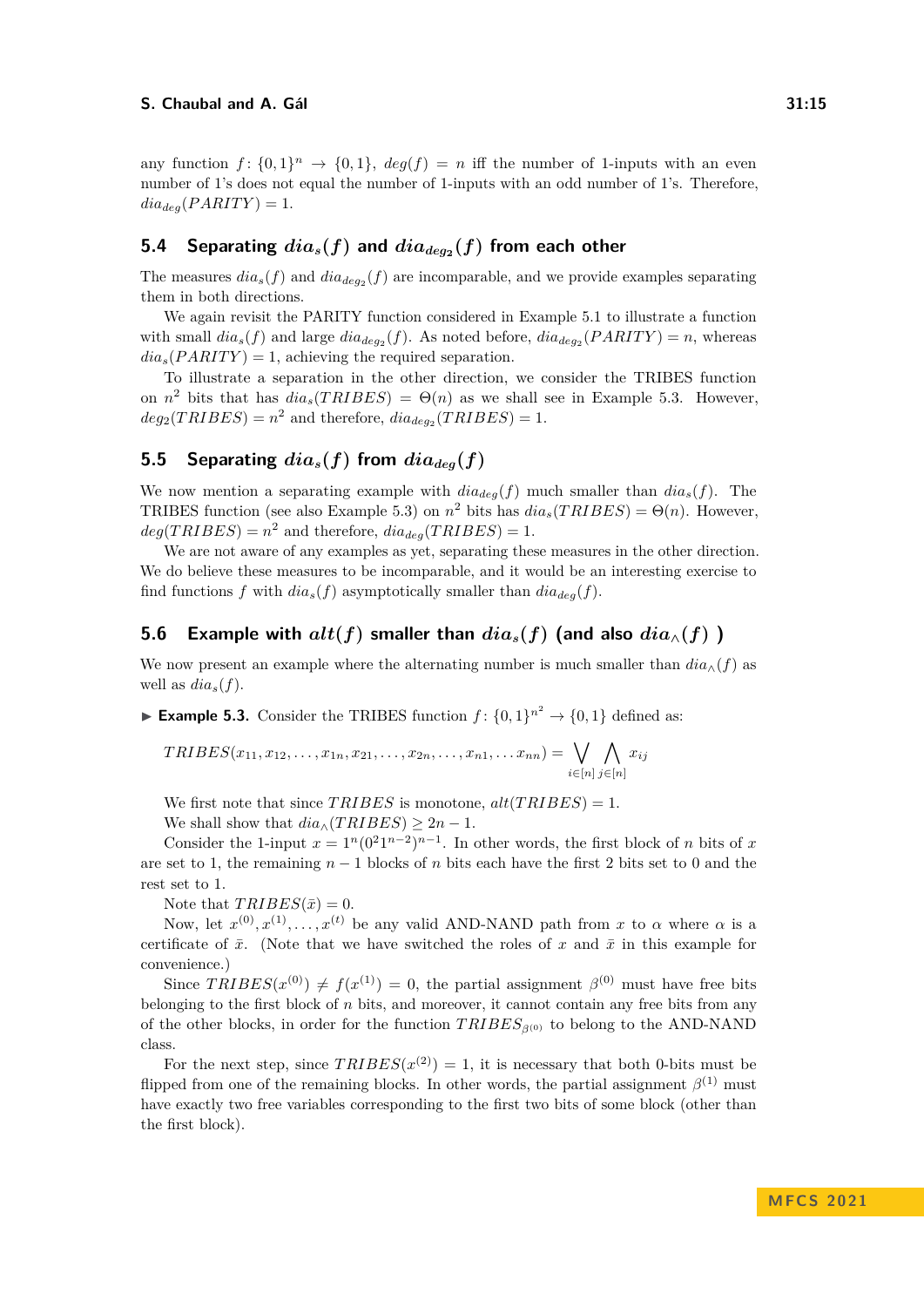### **31:16 Diameter vs. Certificate Complexity**

Again, as before, the partial assignment  $\beta^{(2)}$  must contain free variables from the block which now only contains 1-bits.

In this way, any shortest valid AND-NAND path must alternate between changing some block to contain only 1-bits (thereby changing the function value to 1), and then flipping some 1-bit in that block to 0 (changing the function value to 0).

Eventually, every block will contain a bit that was flipped from a 1 to a 0, and the set of these bits shall constitute a certificate of  $\bar{x}$ .

Therefore, we have that  $dia_{\wedge}(TRIBES) \geq 2n - 1$ . We note that this bound is tight up to constant factors, as can be seen from Theorem [B.1](#page-19-3) which implies that  $dia_\wedge (TRIBES) \leq$ *O*(*n*).

A similar argument also works to show that  $dia_s(TRIBES) > 2n - 1$ , and therefore,  $dia_s(TRIBES) = \theta(n)$  due to Theorem [B.1.](#page-19-3)

However, since  $deg(TRIBES) = n^2$ , we have that  $diag(TRIBES) = 1$ . Similarly,  $deg_2(TRIBES) = n^2$  and therefore,  $dia_{deg_2}(TRIBES) = 1$ .

# **5.7 Example with** *alt***(***f***) larger than all our diameters**

We refer to an example from [\[13\]](#page-16-16) that separates  $alt(f)$  from  $C(f)$  (and consequently, from all of our diameters).

<span id="page-15-4"></span>**Example 5.4.** Let f be the function constructed in [\[13\]](#page-16-16) as an example where  $alt(f)$  is exponentially larger than  $DT(f)$  and therefore also  $C(f)$  (since  $DT(f) \geq C(f)$ ). We note that since  $dia_{\wedge}(f) \leq 2C(f)$  due to Lemma [3.4,](#page-7-3) f also acts as a separating example where  $alt(f)$  is exponentially larger than  $dia_{\wedge}(f)$ , and therefore, also exponentially larger than  $dia_s(f), dia_{deg_2}(f)$  and  $dia_{deg}(f)$ .

# <span id="page-15-5"></span> ${\bf 5.8}$  Separating  $dia_{min,\wedge}^{clo}(f)$  from  $dia_{\wedge}(f)$  and  $dia_{min,s}^{clo}(f)$  from  $dia_s(f)$

For separating  $dia_{min,\wedge}^{clo}(f)$  from  $dia_{\wedge}(f)$ , we revisit the TRIBES function considered in Example [5.3.](#page-14-0) As noted in that example,  $dia_{\wedge}(TRIBES) = \Theta(n)$ . On the other hand, we have that  $dia_{min,\wedge}^{clo}(TRIBES) \le alt(TRIBES) = 1$ , thereby achieving the required separation. The same separation is also achieved for the TRIBES function between  $dia_{min,s}^{clo}(f)$  and  $dia_s(f)$  by an analogous argument.

#### **References**

- <span id="page-15-0"></span>**1** Scott Aaronson, Shalev Ben-David, Robin Kothari, and Avishay Tal. Quantum Implications of Huang's Sensitivity Theorem. *Electronic Colloquium on Computational Complexity (ECCC)*, 27:66, 2020. URL: <https://eccc.weizmann.ac.il/report/2020/066>.
- <span id="page-15-1"></span>**2** Kazuyuki Amano. Minterm-transitive functions with asymptotically smallest Block Sensitivity. *Inf. Process. Lett.*, 111(23-24):1081–1084, 2011. [doi:10.1016/j.ipl.2011.09.008](https://doi.org/10.1016/j.ipl.2011.09.008).
- <span id="page-15-2"></span>**3** Kaspars Balodis. Several Separations Based on a Partial Boolean Function. *arXiv e-prints*, March 2021. [arXiv:2103.05593](http://arxiv.org/abs/2103.05593).
- <span id="page-15-6"></span>**4** Richard Beigel and Anna Bernasconi. A note on the polynomial representation of boolean functions over GF(2). *International Journal of Foundations of Computer Science*, 10(04):535– 542, 1999. [doi:10.1142/S012905419900037X](https://doi.org/10.1142/S012905419900037X).
- <span id="page-15-3"></span>**5** Shalev Ben-David, Mika Goos, Siddhartha Jain, and Robin Kothari. Unambiguous DNFs from HEX. *arXiv e-prints*, February 2021. [arXiv:2102.08348](http://arxiv.org/abs/2102.08348).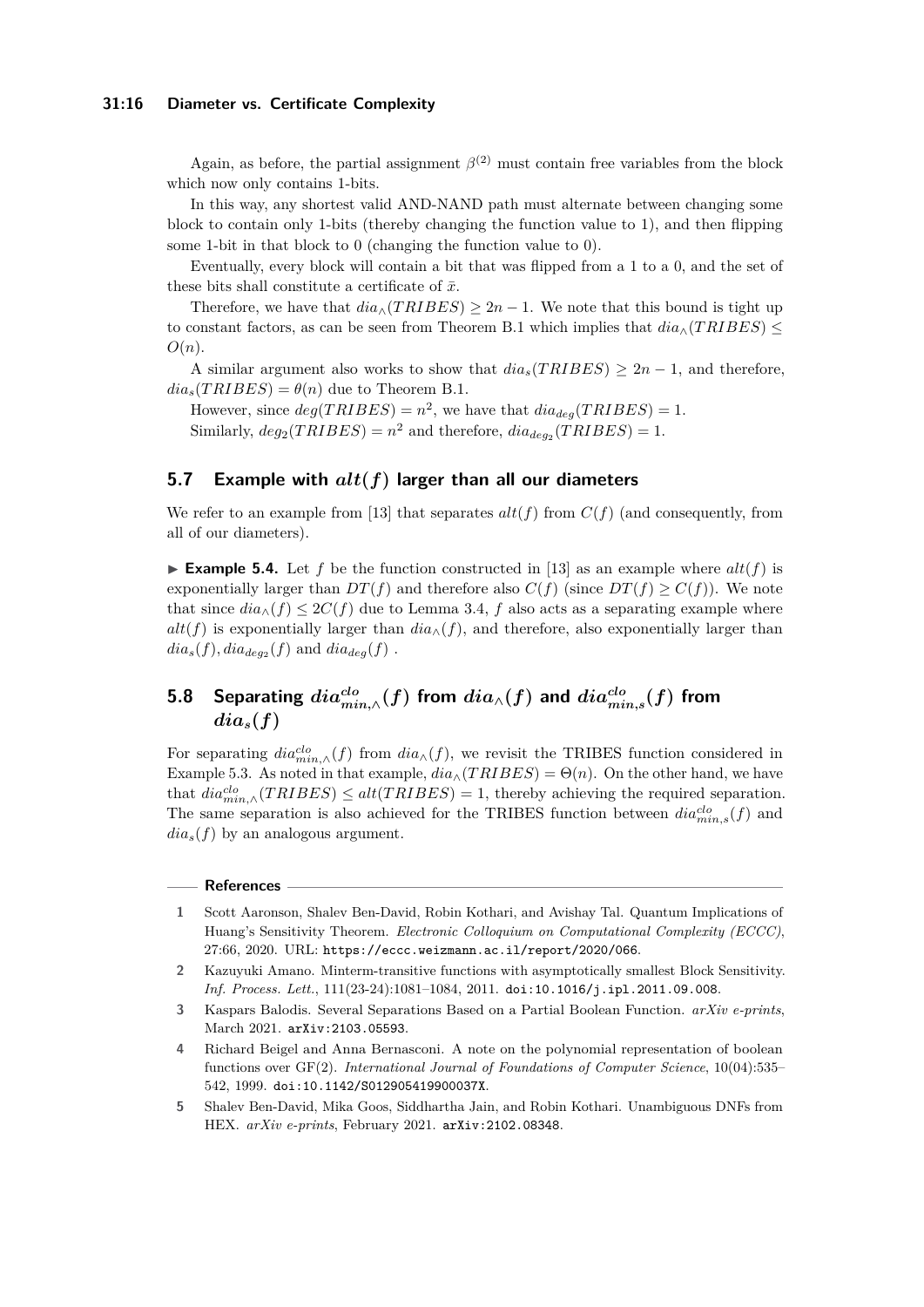- <span id="page-16-12"></span>**6** Shalev Ben-David, Pooya Hatami, and Avishay Tal. Low-Sensitivity Functions from Unambiguous Certificates. In *Proceedings of Innovations in Theoretical Computer Science Conference (ITCS)*, pages 28:1–28:23, 2017. [doi:10.4230/LIPIcs.ITCS.2017.28](https://doi.org/10.4230/LIPIcs.ITCS.2017.28).
- <span id="page-16-17"></span>**7** A. Bernasconi and B. Codenotti. Spectral analysis of boolean functions as a graph eigenvalue problem. *IEEE Transactions on Computers*, 48(3):345–351, 1999.
- <span id="page-16-2"></span>**8** Eric Blais, Clément L Canonne, Igor C Oliveira, Rocco A Servedio, and Li-Yang Tan. Learning circuits with few negations. *arXiv preprint*, 2014. [arXiv:1410.8420](http://arxiv.org/abs/1410.8420).
- <span id="page-16-15"></span>**9** Harry Buhrman and Ronald De Wolf. Complexity Measures and Decision Tree Complexity: A Survey. *Theoretical Computer Science*, 288(1):21–43, 2002. [doi:10.1016/S0304-3975\(01\)](https://doi.org/10.1016/S0304-3975(01)00144-X) [00144-X](https://doi.org/10.1016/S0304-3975(01)00144-X).
- <span id="page-16-7"></span>**10** Sourav Chakraborty. On the Sensitivity of Cyclically-Invariant Boolean functions. *Discrete Mathematics & Theoretical Computer Science*, 13(4):51–60, 2011. URL: [http://dmtcs.](http://dmtcs.episciences.org/552) [episciences.org/552](http://dmtcs.episciences.org/552).
- <span id="page-16-11"></span>**11** J.-C Chang and H.-L Wu. The log-rank conjecture for read-k xor functions. *Journal of Information Science and Engineering*, 34:391–399, March 2018.
- <span id="page-16-9"></span>**12** Siddhesh Chaubal and Anna Gál. Tight bounds on sensitivity and block sensitivity of some classes of transitive functions. *Electronic Colloquium on Computational Complexity (ECCC)*, 27:134, 2020. URL: <https://eccc.weizmann.ac.il/report/2020/134/>.
- <span id="page-16-16"></span>**13** Krishnamoorthy Dinesh and Jayalal Sarma. Alternation, Sparsity and Sensitivity: Combinatorial Bounds and Exponential Gaps. In *Proceedings of the 4th International Conference on Algorithms and Discrete Applied Mathematics (CALDAM)*, pages 260–273, 2018. [doi:10.1007/978-3-319-74180-2\\_22](https://doi.org/10.1007/978-3-319-74180-2_22).
- <span id="page-16-6"></span>**14** Krishnamoorthy Dinesh and Jayalal Sarma. Sensitivity, affine transforms and quantum communication complexity. In *Computing and Combinatorics - 25th International Conference, COCOON 2019, Proceedings*, volume 11653 of *Lecture Notes in Computer Science*, pages 140–152. Springer, 2019.
- <span id="page-16-8"></span>**15** Andrew Drucker. Block Sensitivity of Minterm-Transitive functions. *Theor. Comput. Sci.*, 412(41):5796–5801, 2011. [doi:10.1016/j.tcs.2011.06.025](https://doi.org/10.1016/j.tcs.2011.06.025).
- <span id="page-16-3"></span>**16** Siyao Guo, Tal Malkin, Igor C. Oliveira, and Alon Rosen. The power of negations in cryptography. In *Theory of Cryptography*, pages 36–65, 2015.
- <span id="page-16-4"></span>**17** Hao Huang. Induced subgraphs of hypercubes and a proof of the sensitivity conjecture. *Annals of Mathematics*, 190(3):949–955, 2019.
- <span id="page-16-10"></span>**18** Raghav Kulkarni and Miklos Santha. Query complexity of matroids. In Paul G. Spirakis and Maria Serna, editors, *Algorithms and Complexity*, pages 300–311, Berlin, Heidelberg, 2013. Springer Berlin Heidelberg.
- <span id="page-16-5"></span>**19** Sophie Laplante, Reza Naserasr, and Anupa Sunny. Sensitivity Lower Bounds from Linear Dependencies. In *45th International Symposium on Mathematical Foundations of Computer Science (MFCS 2020)*, volume 170 of *Leibniz International Proceedings in Informatics (LIPIcs)*, pages 62:1–62:14, 2020. [doi:10.4230/LIPIcs.MFCS.2020.62](https://doi.org/10.4230/LIPIcs.MFCS.2020.62).
- <span id="page-16-0"></span>**20** Chengyu Lin and Shengyu Zhang. Sensitivity Conjecture and Log-Rank Conjecture for Functions with Small Alternating Numbers. In *Proceedings of the 44th International Colloquium on Automata, Languages, and Programming (ICALP)*, pages 51:1–51:13, 2017. [doi:10.4230/](https://doi.org/10.4230/LIPIcs.ICALP.2017.51) [LIPIcs.ICALP.2017.51](https://doi.org/10.4230/LIPIcs.ICALP.2017.51).
- <span id="page-16-14"></span>**21** László Lovász and Michael Saks. Lattices, mobius functions and communications complexity. In *[Proceedings 1988] 29th Annual Symposium on Foundations of Computer Science*, pages 81–90. IEEE Computer Society, 1988.
- <span id="page-16-1"></span>**22** A. A. Markov. On the inversion complexity of a system of functions. *J. ACM*, 5(4):331–334, October 1958. [doi:10.1145/320941.320945](https://doi.org/10.1145/320941.320945).
- <span id="page-16-13"></span>**23** Kurt Mehlhorn and Erik M. Schmidt. Las vegas is better than determinism in vlsi and distributed computing (extended abstract). In *Proceedings of the Fourteenth Annual ACM Symposium on Theory of Computing*, STOC '82, page 330–337. Association for Computing Machinery, 1982. [doi:10.1145/800070.802208](https://doi.org/10.1145/800070.802208).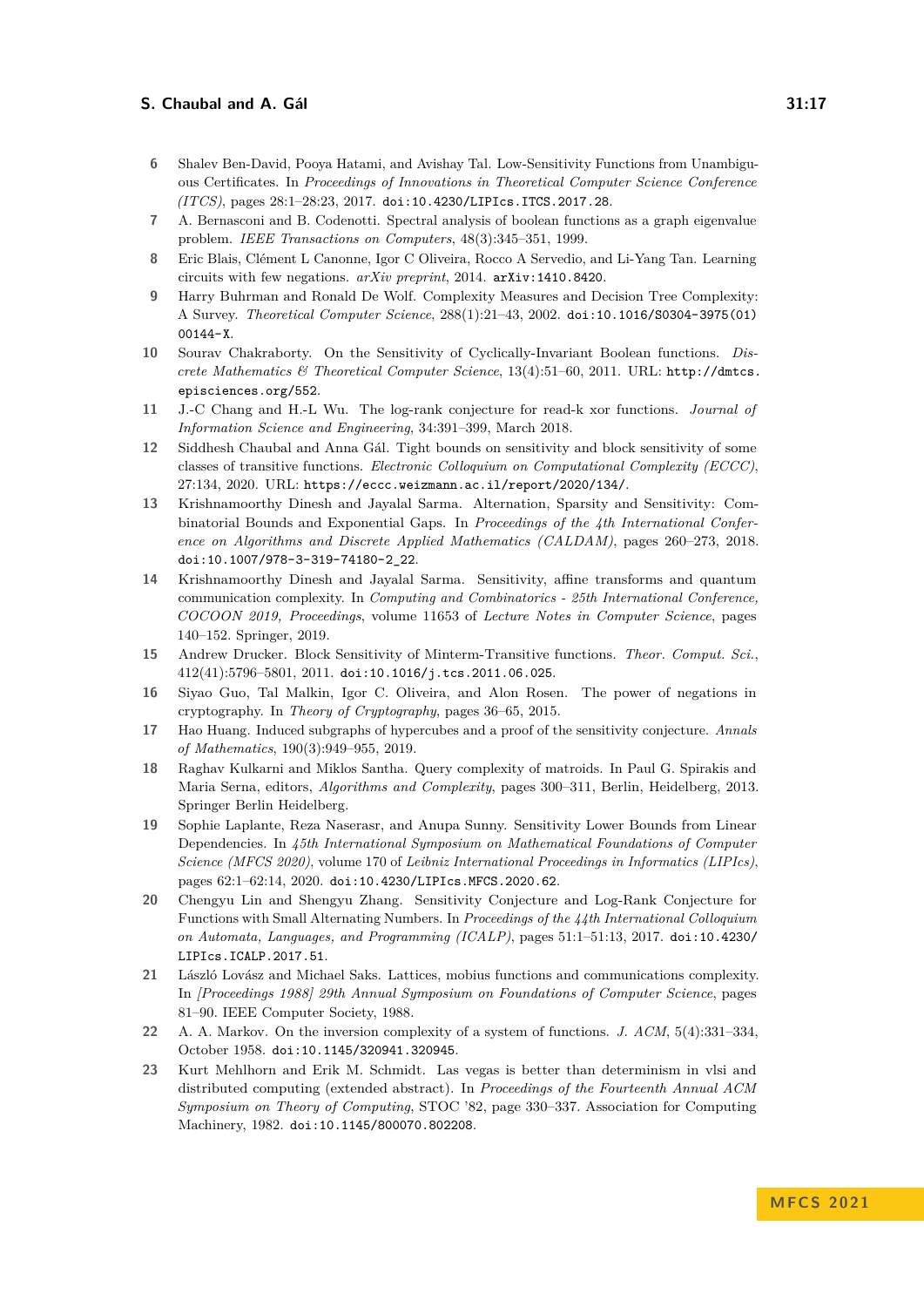### **31:18 Diameter vs. Certificate Complexity**

- <span id="page-17-11"></span>**24** Gatis Midrijanis. Exact quantum query complexity for total boolean functions. *arXiv preprint*, 2004. [arXiv:quant-ph/0403168](http://arxiv.org/abs/quant-ph/0403168).
- <span id="page-17-8"></span>**25** Ashley Montanaro and Tobias Osborne. On the communication complexity of XOR functions. *CoRR*, abs/0909.3392, 2009. [arXiv:0909.3392](http://arxiv.org/abs/0909.3392).
- <span id="page-17-2"></span>**26** Hiroki Morizumi. Limiting negations in formulas. In *Proceedings of the 36th International Colloquium on Automata, Languages and Programming: Part I*, ICALP '09, page 701–712. Springer-Verlag, 2009. [doi:10.1007/978-3-642-02927-1\\_58](https://doi.org/10.1007/978-3-642-02927-1_58).
- <span id="page-17-3"></span>**27** Hiroki Morizumi. Limiting negations in non-deterministic circuits. *Theoretical Computer Science*, 410(38):3988–3994, 2009. [doi:10.1016/j.tcs.2009.05.018](https://doi.org/10.1016/j.tcs.2009.05.018).
- <span id="page-17-4"></span>**28** Noam Nisan and Mario Szegedy. On the degree of Boolean functions as real polynomials. *Computational Complexity*, 4(4):301–313, December 1994. [doi:10.1007/BF01263419](https://doi.org/10.1007/BF01263419).
- <span id="page-17-12"></span>**29** Noam Nisan and Avi Wigderson. On rank vs. communication complexity. *Comb.*, 15(4):557–565, 1995. [doi:10.1007/BF01192527](https://doi.org/10.1007/BF01192527).
- <span id="page-17-14"></span>**30** Ryan O'Donnell. *Analysis of Boolean functions*. Cambridge University Press, 2014.
- <span id="page-17-0"></span>**31** Miklos Santha and Christopher Wilson. Limiting negations in constant depth circuits. *SIAM Journal on Computing*, 22(2):294–302, 1993. [doi:10.1137/0222022](https://doi.org/10.1137/0222022).
- <span id="page-17-5"></span>**32** Xiaoming Sun. Block Sensitivity of Weakly Symmetric Functions. In *Proceedings of the Third International Conference on Theory and Applications of Models of Computation (TAMC)*, pages 339–344, 2006. [doi:10.1007/11750321\\_32](https://doi.org/10.1007/11750321_32).
- <span id="page-17-7"></span>**33** Xiaoming Sun. An improved lower bound on the Sensitivity Complexity of Graph Properties. *Theor. Comput. Sci.*, 412(29):3524–3529, 2011. [doi:10.1016/j.tcs.2011.02.042](https://doi.org/10.1016/j.tcs.2011.02.042).
- <span id="page-17-1"></span>**34** Shao Chin Sung and Keisuke Tanaka. Limiting negations in bounded-depth circuits: An extension of markov's theorem. In *Algorithms and Computation*, pages 108–116. Springer, 2003.
- <span id="page-17-10"></span>**35** H. Y. Tsang, C. H. Wong, N. Xie, and S. Zhang. Fourier sparsity, spectral norm, and the log-rank conjecture. In *2013 IEEE 54th Annual Symposium on Foundations of Computer Science*, pages 658–667, 2013.
- <span id="page-17-15"></span>**36** Hing Yin Tsang. On boolean functions with low sensitivity. *Manuscript*, 2014. URL: <http://theorycenter.cs.uchicago.edu/REU/2014/final-papers/tsang.pdf>.
- <span id="page-17-16"></span>**37** Hing Yin Tsang, Chung Hoi Wong, Ning Xie, and Shengyu Zhang. Fourier Sparsity, Spectral Norm, and the Log-Rank Conjecture. In *54th Annual IEEE Symposium on Foundations of Computer Science (FOCS)*, pages 658–667, 2013. [doi:10.1109/FOCS.2013.76](https://doi.org/10.1109/FOCS.2013.76).
- <span id="page-17-6"></span>**38** Gyorgy Turan. The Critical Complexity of Graph Properties. *Information Processing Letters*, 18(3):151–153, 1984. [doi:10.1016/0020-0190\(84\)90019-X](https://doi.org/10.1016/0020-0190(84)90019-X).
- <span id="page-17-9"></span>**39** Zhiqiang Zhang and Yaoyun Shi. Communication complexities of symmetric xor functions. *Quantum Info. Comput.*, 9(3):255–263, 2009.

# <span id="page-17-13"></span>**A Further Background**

▶ **Definition A.1** (Real degree of a function)**.** *A polynomial p over the reals with n variables is said to represent a Boolean function*  $f: \{0,1\}^n \to \{0,1\}$  *if*  $p(x) = f(x)$  *for all*  $x \in \{0,1\}^n$ *. The degree of the unique multilinear polynomial over the reals representing f is defined to be the* degree *of*  $f$ *, and is denoted as*  $deg(f)$ *.* 

▶ **Definition A.2** ( $\mathbb{F}_2$  degree of a function). For any Boolean function  $f$ :  $\{0,1\}^n$  →  $\{0,1\}$ , *the degree of the unique multilinear polynomial over*  $\mathbb{F}_2$  *representing f is called as the*  $\mathbb{F}_2$ *degree of*  $f$ *, denoted*  $deg_2(f)$ *.* 

▶ **Definition A.3** (Decision tree complexity). A decision tree evaluating a function  $f$ :  $\{0,1\}$ <sup>n</sup> → {0*,* 1} *is a rooted binary tree with internal nodes labeled by variables and leaves labeled by* {0*,* 1}*. The depth of a decision tree is defined as the length of a longest root to leaf path in the tree.*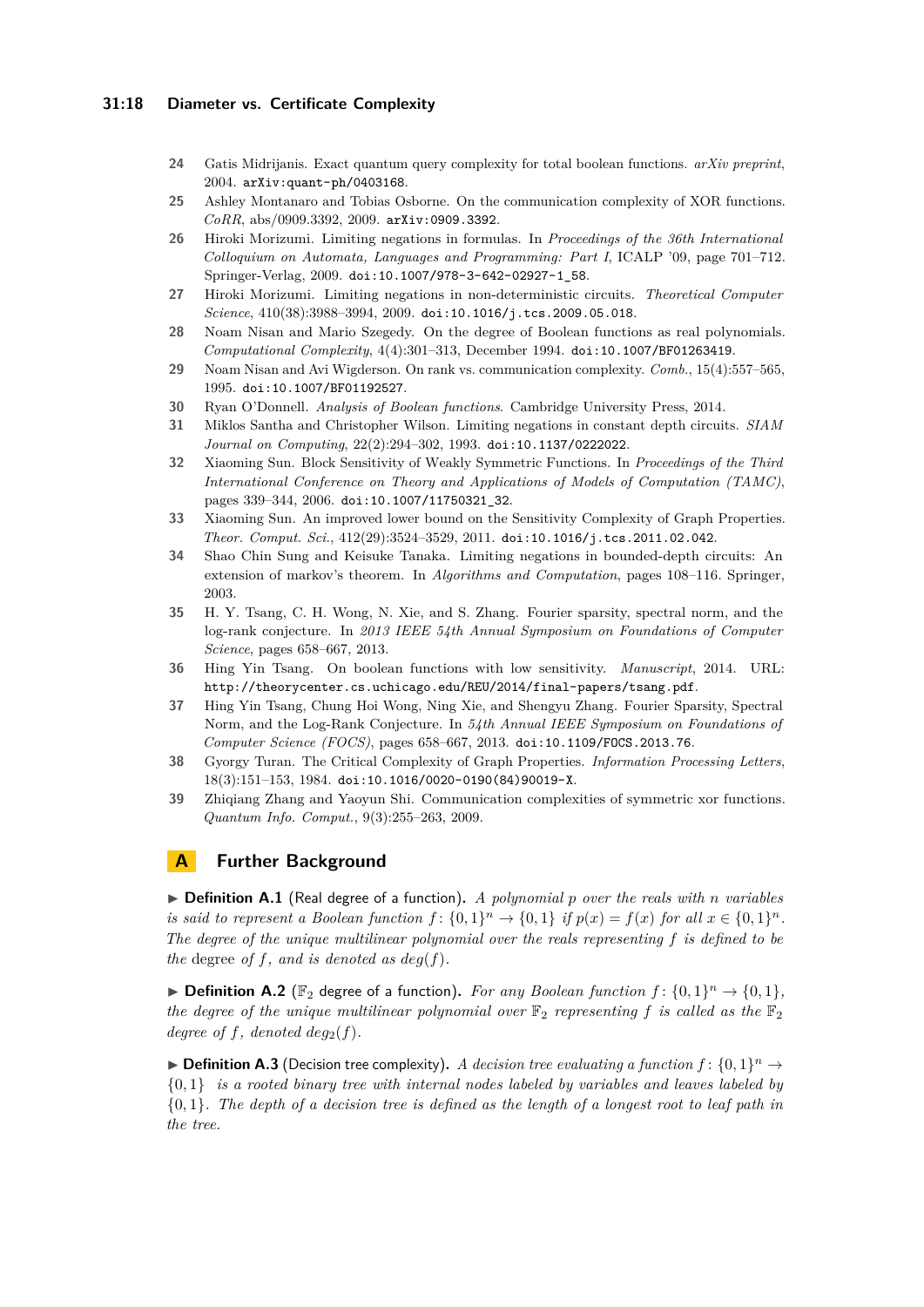*For any input*  $x \in \{0,1\}^n$ , the label at the leaf reached by following the decision tree *queries is the evaluation of the decision tree on x. The decision tree is said to compute the function f if it evaluates to*  $f(x)$  *on every input*  $x \in \{0,1\}^n$ *. The decision tree complexity of a boolean function*  $f$ *, denoted*  $DT(f)$ *, is defined as the smallest possible depth of any decision tree computing f.*

▶ **Definition A.4** (Fourier sparsity of a function). *Any function*  $f$  :  $\{0,1\}^n$  →  $\{0,1\}$  *can be uniquely represented as*

$$
f(x) = \sum_{S \subseteq [n]} \hat{f}(S)(-1)^{\sum_{i \in S} x_i}
$$

*This is said to be the Fourier expansion of*  $f$  *and the coefficients*  $\hat{f}(S)$  *are called the Fourier coefficients of f. The number of non-zero Fourier coefficients of f is defined to be the Fourier sparsity of*  $f$ *, denoted*  $||\hat{f}||_0$ *.* 

We note that usually the Fourier representation is considered for functions of the form  $f: \{0,1\}^n \to \{+1,-1\}$ . We use this version of the definition because it exactly captures the rank of the communication matrix for XOR functions (see Section [A.1\)](#page-18-0).

### <span id="page-18-0"></span>**A.1 The approach of Lin and Zhang**

We review the approach of Lin and Zhang [\[20\]](#page-16-0) which we build upon in Section [4.2.](#page-11-2)

We first define the closure of min Certificate Complexity which was implicit in the approach of [\[35\]](#page-17-10), and defined in [\[20\]](#page-16-0):

▶ **Definition A.5** (Closure of min Certificate Complexity; [\[35,](#page-17-10) [20\]](#page-16-0)). For a function  $f$ :  $\{0,1\}^n$  → {0*,* 1}*, we define the closure of the min certificate complexity of f as:*

$$
C_{min}^{clo}(f) = \max_{\alpha} C_{min}(f_{\alpha})
$$

*where the maximum is taken over all possible partial assignments*  $\alpha$  *on n variables, or in other words, over all possible subfunctions*  $f_{\alpha}$  *of*  $f$ *.* 

*Note that*  $C_{min}^{clo}(f) \leq C(f)$ *.* 

They also note that it is possible to define the closure for any complexity measure  $M(f)$ for function *f* as  $M^{clo}(f) = \max_{\alpha} M(f_{\alpha})$ , where the maximum is taken over all subfunctions  $f_\alpha$  of *f*. A measure *M* is said to be downward non-increasing if for any function *f*, it holds that  $M(f_\alpha) \leq M(f)$  for any subfunction  $f_\alpha$  of f. Note that the measures sensitivity, block sensitivity, certificate complexity, decision tree complexity,  $\mathbb{F}_2$ -degree, Fourier sparsity, alternating number are all downward non-increasing. It follows from the definition of downward non-increasing measures that whenever measure *M* is downward non-increasing, it holds that  $M^{clo}(f) = M(f)$ .

We first note the following result from [\[7\]](#page-16-17) stating that the rank of the communication matrix  $M_{f \circ \oplus}$  exactly equals the Fourier sparsity of *f*:

<span id="page-18-1"></span>▶ **Lemma A.6** ([\[7\]](#page-16-17)). For any function  $f: \{0,1\}^n \to \{0,1\}$ , we have:  $rank(M_{f \circ \bigoplus}) = ||\hat{f}||_0$ .

Next, we note the following lemma about communication complexity of XOR functions:

<span id="page-18-2"></span>▶ **Lemma A.7** ([\[25\]](#page-17-8)). *For any function*  $f: \{0,1\}^n \to \{0,1\}$ *, we have:*  $CC(f \circ \oplus) \leq 2DT(f)$ *.*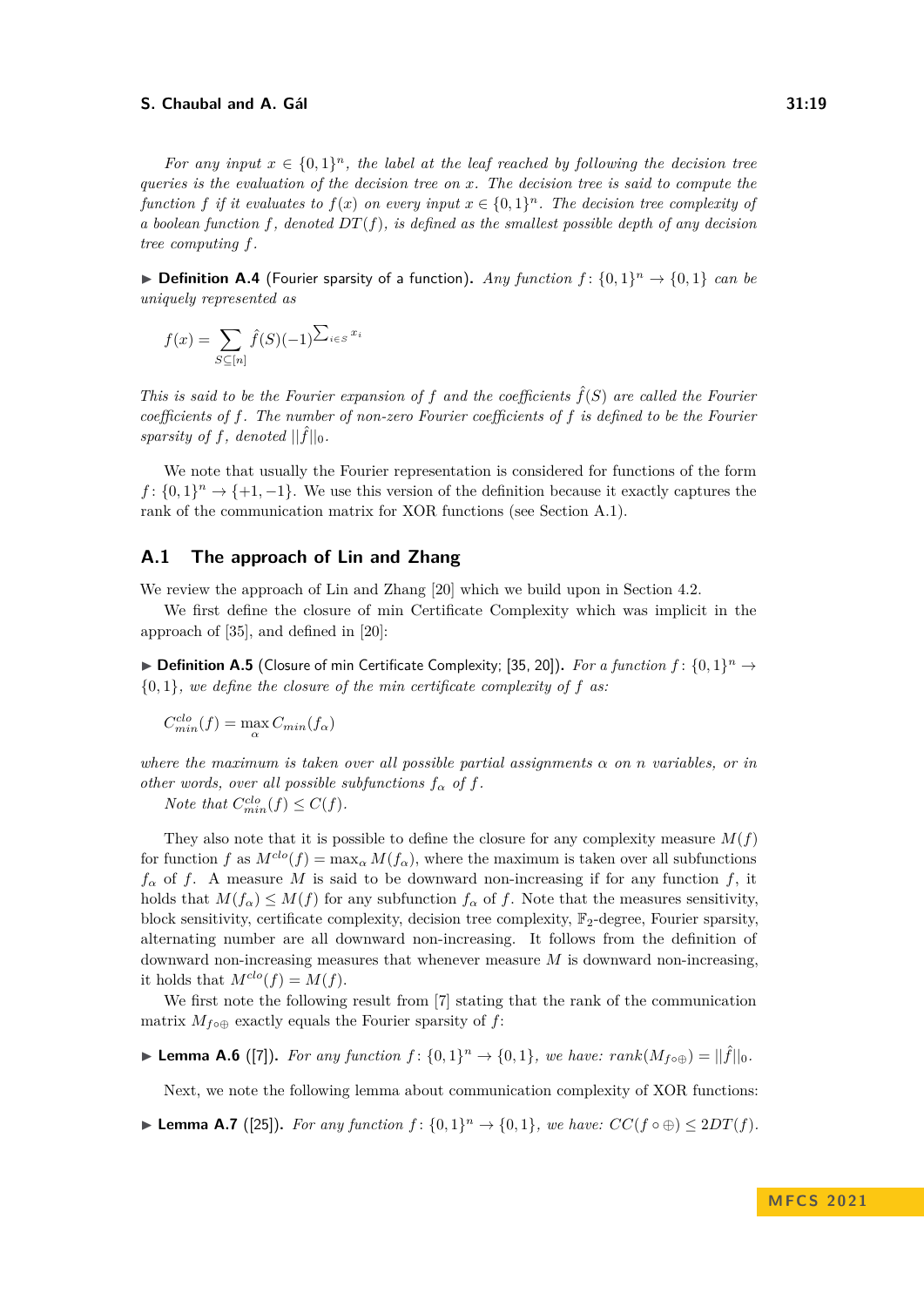### **31:20 Diameter vs. Certificate Complexity**

The following lemma upper bounds the decision tree complexity in terms of the product of its certificate complexity and  $\mathbb{F}_2$ -degree. We note that the second inequality follows because  $C_{min}^{clo}(f) \leq C(f).$ 

<span id="page-19-4"></span>▶ **Lemma A.8** ([\[36,](#page-17-15) [37,](#page-17-16) [20\]](#page-16-0)). For any function  $f: \{0, 1\}^n \to \{0, 1\}$ , we have:

 $DT(f) \leq C_{min}^{clo}(f) \cdot deg_2(f) \leq C(f) \cdot deg_2(f)$ 

The  $\mathbb{F}_2$ -degree of any function is upper bounded by the logarithm of its Fourier sparsity as proved in [\[7\]](#page-16-17):

<span id="page-19-2"></span>▶ **Lemma A.9** ([\[7\]](#page-16-17)). For any function  $f: \{0,1\}^n \to \{0,1\}$ , we have:  $deg_2(f) \leq log ||\hat{f}||_0$ .

Lemmas [A.6,](#page-18-1) [A.7,](#page-18-2) [A.8,](#page-19-4) [A.9](#page-19-2) imply the following result as also noted in [\[20\]](#page-16-0):

<span id="page-19-1"></span>▶ **Lemma A.10** ([\[20\]](#page-16-0)). *For any function*  $f: \{0, 1\}^n \to \{0, 1\}$ *:* 

 $CC(f \circ \bigoplus)$  ≤  $2C_{min}^{clo}(f) \cdot \log rank(M_{f \circ \bigoplus})$  ≤  $2C(f) \cdot \log rank(M_{f \circ \bigoplus})$ 

It follows from Lemma [A.10](#page-19-1) that proving an upper bound on the certificate complexity of a function *f* in terms of a polynomial in  $\log rank(M_{f \circ \oplus})$  would imply the log-rank conjecture for the corresponding XOR function  $f \circ \oplus$ .

Another approach towards proving the log-rank conjecture for XOR functions would be to upper bound  $C_{min}^{clo}(f)$  directly. One way to achieve this for a class of functions would be to prove an upper bound of the form  $C_{min}(f) \leq M(f)$  where  $M(f)$  is a complexity measure that is downward non-increasing, since that would imply the bound  $C_{min}^{clo}(f) \leq M(f)$ , thereby proving the log-rank conjecture for functions  $f \circ \oplus$  with bounded value of  $M(f)$ . Lin and Zhang [\[20\]](#page-16-0) use this approach to prove that the log-rank conjecture holds for XOR functions  $f \circ \oplus$  which are such that  $alt(f)$  is at most polynomial in  $\log ||\hat{f}||_0$ .

In particular, they achieve this by proving that for every boolean function  $f, C_{min}(f)$  $alt(f)deg_2(f)$ . Since both  $alt(f)$  and  $deg_2(f)$  are downward non-increasing, they get the following result:

<span id="page-19-0"></span>▶ **Theorem A.11** (Theorem 2 from [\[20\]](#page-16-0)). For any function  $f: \{0,1\}^n \rightarrow \{0,1\}$ , we have:

 $CC(f \circ \bigoplus) \leq 2alt(f) \cdot \log^2 rank(M_{f \circ \bigoplus})$ 

# **B Diameter under OR-composition**

In this section, we study the behavior of diameters under OR-composition. In particular, we prove that any diameter of the OR-composition of two functions is upper bounded by a sum of their corresponding individual diameters (plus a constant factor).

In what follows, for two functions  $f, g: \{0, 1\}^n \to \{0, 1\}$ , we define the OR-composed function  $f \lor g: \{0,1\}^{2n} \to \{0,1\}$  as  $f \lor g(x_1,x_2) = 1$  if  $f(x_1) = 1$  or  $g(x_2) = 1$ , and  $f \vee g(x_1, x_2) = 0$  otherwise, for  $x_1, x_2 \in \{0, 1\}^n$ .

We now prove a result relating the diameter of OR-composition of two functions with their individual diameters as mentioned before:

<span id="page-19-3"></span>▶ **Theorem B.1.** *For any functions*  $f, g$ :  $\{0, 1\}$ <sup>*n*</sup> →  $\{0, 1\}$ *, we have:* 

 $dia_{\wedge}(f \vee g) \leq dia_{\wedge}(f) + dia_{\wedge}(g) + 3$ 

**Proof.** Consider any input  $(x_1, x_2) \in \{0, 1\}^{2n}$ . We have two cases as follows: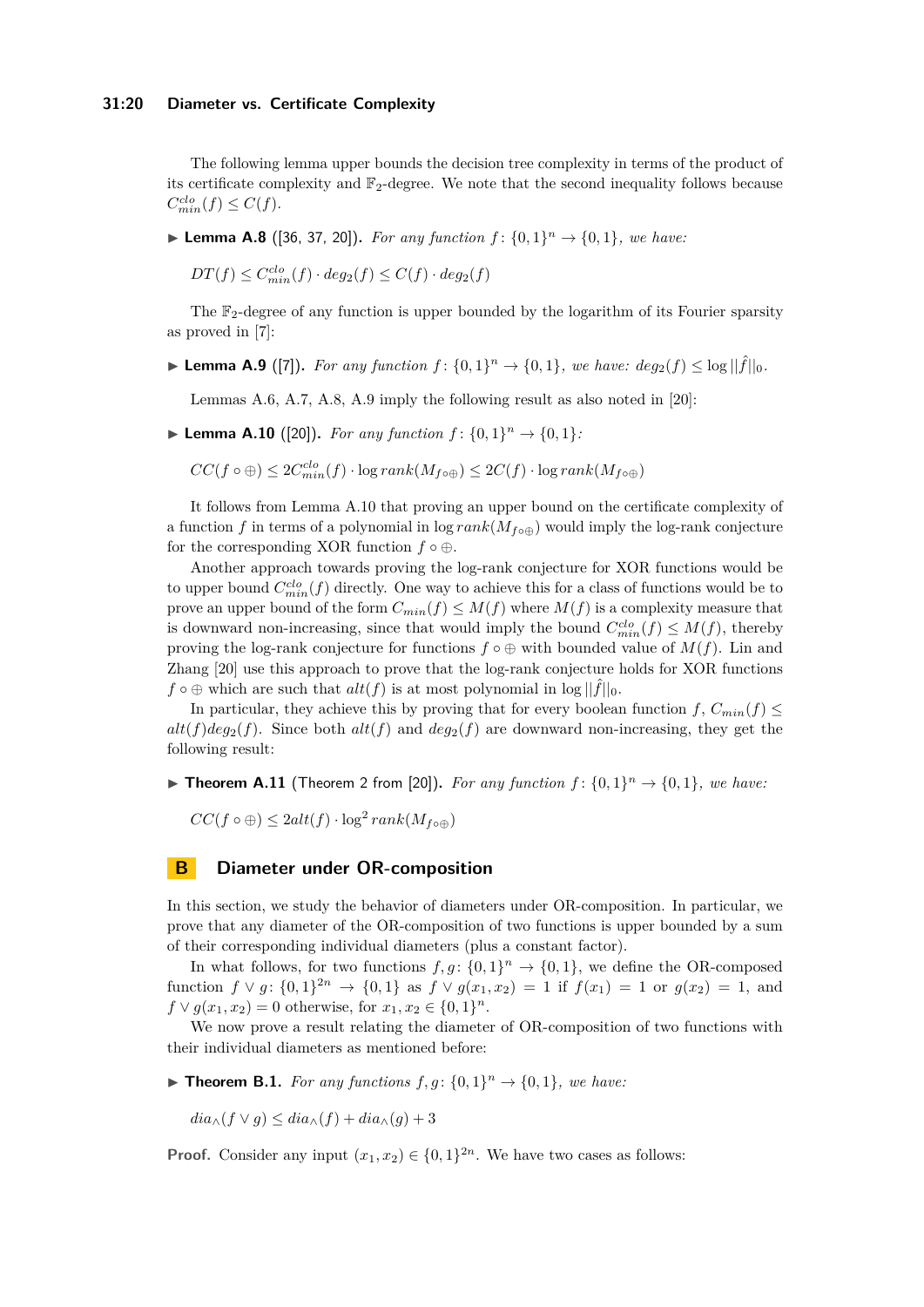**Case 1:**  $f \vee g(x_1, x_2) = 0$ . Consider the AND-NAND path  $z_1^{(0)}, z_1^{(1)}, \ldots, z_1^{(t_1)}$  (where  $\bar{x_1} = z_1^{(0)}$  achieving  $dia_{\wedge}(f, x_1)$  and the AND-NAND path  $z_2^{(0)}, z_2^{(1)}, \ldots, z_2^{(t_2)}$  (where  $\bar{x_2} =$  $z_2^{(0)}$ ) achieving  $dia_{\wedge}(g, x_2)$ .

We first deal with the case when  $f(\bar{x}_1) = 0$  and  $g(\bar{x}_2) = 0$ . Observe that the following is a valid AND-NAND path for  $f \vee g$ :

$$
(z_1^{(0)},z_2^{(0)}),(z_1^{(0)},z_2^{(1)}),\ldots (z_1^{(0)},z_2^{(t_2)}),(z_1^{(1)},z_2^{(t_2)}),(z_1^{(2)},z_2^{(t_2)}),\ldots,(z_1^{(t_1)},z_2^{(t_2)}).
$$

This follows because of the simple observation, that for any input  $(a, b) \in \{0, 1\}^{2n}$ , if  $g(b) = 0$ , then  $f \vee g(a, b) = f(a)$ . Due to this observation, in the first  $t_2$  steps of the above path, the input to *f* is fixed to  $z_1^{(0)}$  which is such that  $f(z_1^{(0)}) = 0$ . Therefore, throughout these steps, we have that  $f \vee g(z_1^{(0)}, z_2^{(i)}) = g(z_2^{(i)})$  for any  $i \in \{0, 1, \dots t_2\}$ . Since  $z_2^{(0)}, z_2^{(1)}, \dots, z_2^{(t_2)}$  is a valid AND-NAND path of  $g$ , the first  $t_2$  steps form valid steps of an AND-NAND path of *f* ∨ *g*.

Similarly, since  $z_2^{(t_2)}$  agrees with a certificate for *g* on  $x_2$ , it holds that  $g(z_2^{(t_2)}) = 0$ . Therefore, for the next  $t_1$  steps of the path, it holds that  $f \vee g(z_1^{(i)}, z_2^{(t_2)}) = f(z_1^{(i)})$  for any  $i \in \{0, 1, \ldots, t_2\}$ , and a similar argument goes through as for the first  $t_2$  steps of the path.

Finally, since  $z_1^{(t_1)}$  agrees with a certificate for *f* on  $x_1$  and  $z_2^{(t_2)}$  agrees with a certificate for *g* on  $x_2$ , the input  $(z_1^{(t_1)}, z_2^{(t_2)})$  agrees on a certificate for  $f \vee g$  on the input  $(x_1, x_2)$ . We therefore get a valid AND-NAND path for the function  $f \vee g$  of length  $t_1 + t_2$ .

Now, we consider the case when  $f(\bar{x_1}) = 1$  and  $g(\bar{x_2}) = 0$ . In this case, we first perform an additional step of flipping the bits of any minimal sensitive block *B* for *f* on  $\bar{x_1}$  to get to a 0-input of f i.e.  $\bar{x_1}^B$ . We then follow the argument of the previous case, and without changing the input to  $f$ , take  $t_2$  steps corresponding to the AND-NAND path for  $g$  i.e.  $z_2^{(0)}, z_2^{(1)}, \ldots, z_2^{(t_2)}$ . We then "undo" the first step by flipping back the bits of *B* in the input corresponding to f to get to the input  $(\bar{x_1}, z_2^{(t_2)})$ . Finally, we take the  $t_1$  steps of the AND-NAND path for f starting from input  $\bar{x_1}$  to get a valid AND-NAND path of total length  $t_1 + t_2 + 2$ .

Similar argument works for the case when  $f(\bar{x_1}) = 0$  and  $g(\bar{x_2}) = 1$ .

Finally, the case with  $f(\bar{x}_1) = 1$  and  $g(\bar{x}_2) = 1$  goes through a similar argument, with the difference that the first step involves simultaneously flipping minimal sensitive blocks for both *f* and *g*, on the respective inputs  $\bar{x_1}$  and  $\bar{x_2}$ , to get input  $(\bar{x_1}^{B_1}, \bar{x_2}^{B_2})$ , say. The next step flips back these bits only for *g* to get the input  $(\bar{x_1}^{B_1}, \bar{x_2})$ . The argument then proceeds as in the previous case, where we take the AND-NAND path for *g* starting from input  $\bar{x}_2$ , followed by flipping back the bits of block  $B_1$  for the input to f, followed by the AND-NAND path for *f* starting from input  $\bar{x_1}$ .

This gives a valid AND-NAND path of length  $t_1 + t_2 + 3$  for  $f \vee g$  starting from input  $(\bar{x_1}, \bar{x_2}).$ 

**Case 2:***f*  $\vee$  *g*(*x*<sub>1</sub>*, x*<sub>2</sub>) = 1. Wlog, assume that *g*(*x*<sub>2</sub>) = 1.

In this case, we follow a similar proof strategy as in Case 1, with the difference that in this case, we only need to follow the steps corresponding to a valid AND-NAND path for *g* starting from  $\bar{x}_2$ , since in this case, a certificate for *g* on  $x_2$  would also be a certificate for  $f \vee g$  on  $(x_1, x_2)$ . Apart from that, we follow a similar argument, where we first flip appropriate blocks of bits, if necessary, to ensure that we are at a 0-input of *f*. We then follow the AND-NAND path for *g* to get a certificate for  $f \vee g$  on  $(x_1, x_2)$ . This gives an AND-NAND path for  $f \vee g$  of length at most  $t_2 + 2$ .